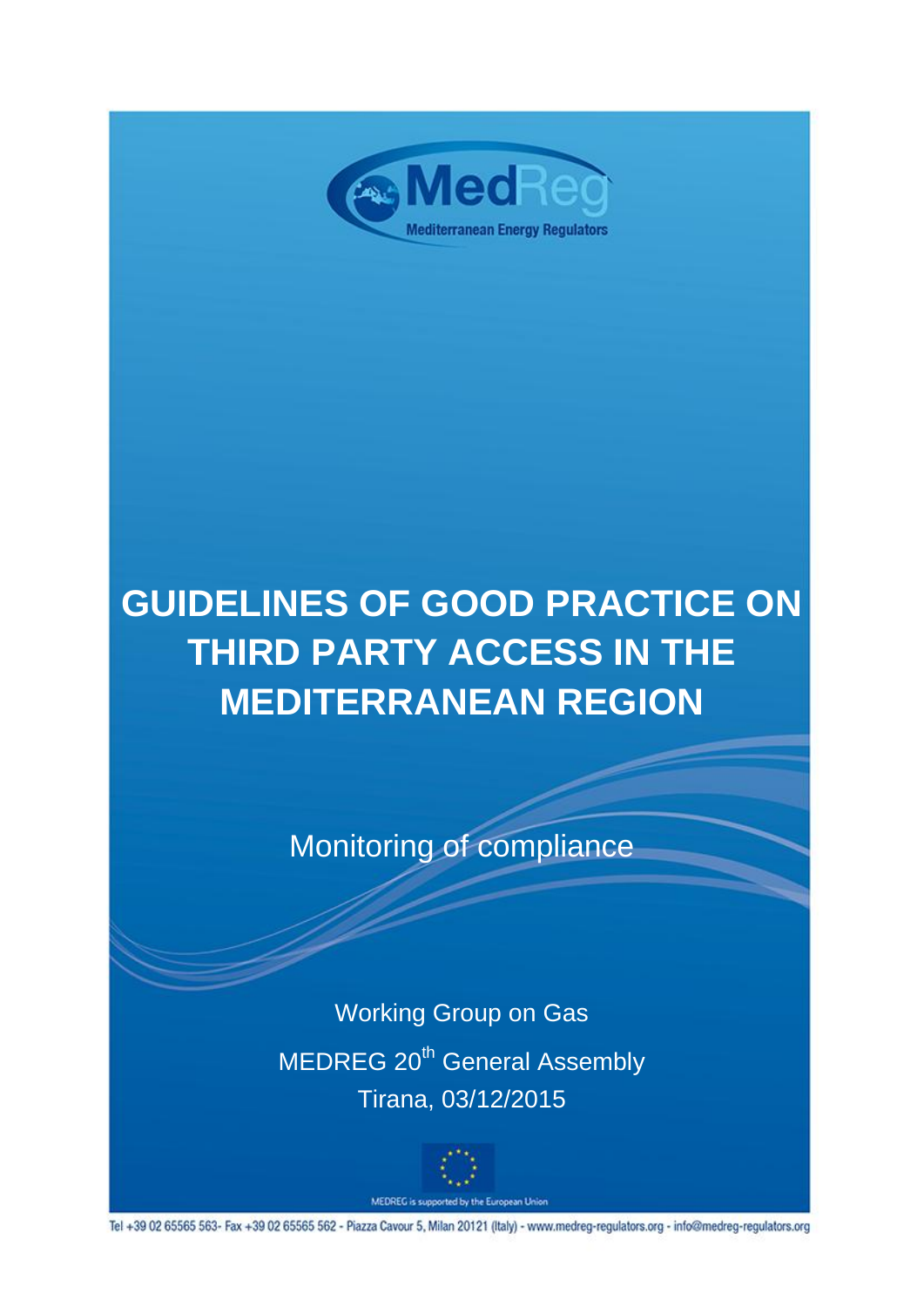

#### **Acknowledgements**

This report was prepared by the MEDREG Gas Working Group (GAS WG) in the period November 2014-December 2015.

*Main drafter:* Cristina Barros (Tariff Expert at ERSE, Portugal), Pedro Verdelho (MEDREG Gas WG Chairman, ERSE, Portugal),

*Co-drafters:* Katerina Sardi (RAE, Greece), Sandra Ferreira (Tariff Expert at ERSE, Portugal), Bardhi Hoxha and Veronica Lenzi (MEDREG Secretariat)

Data and comments were provided by the members of the GAS WG.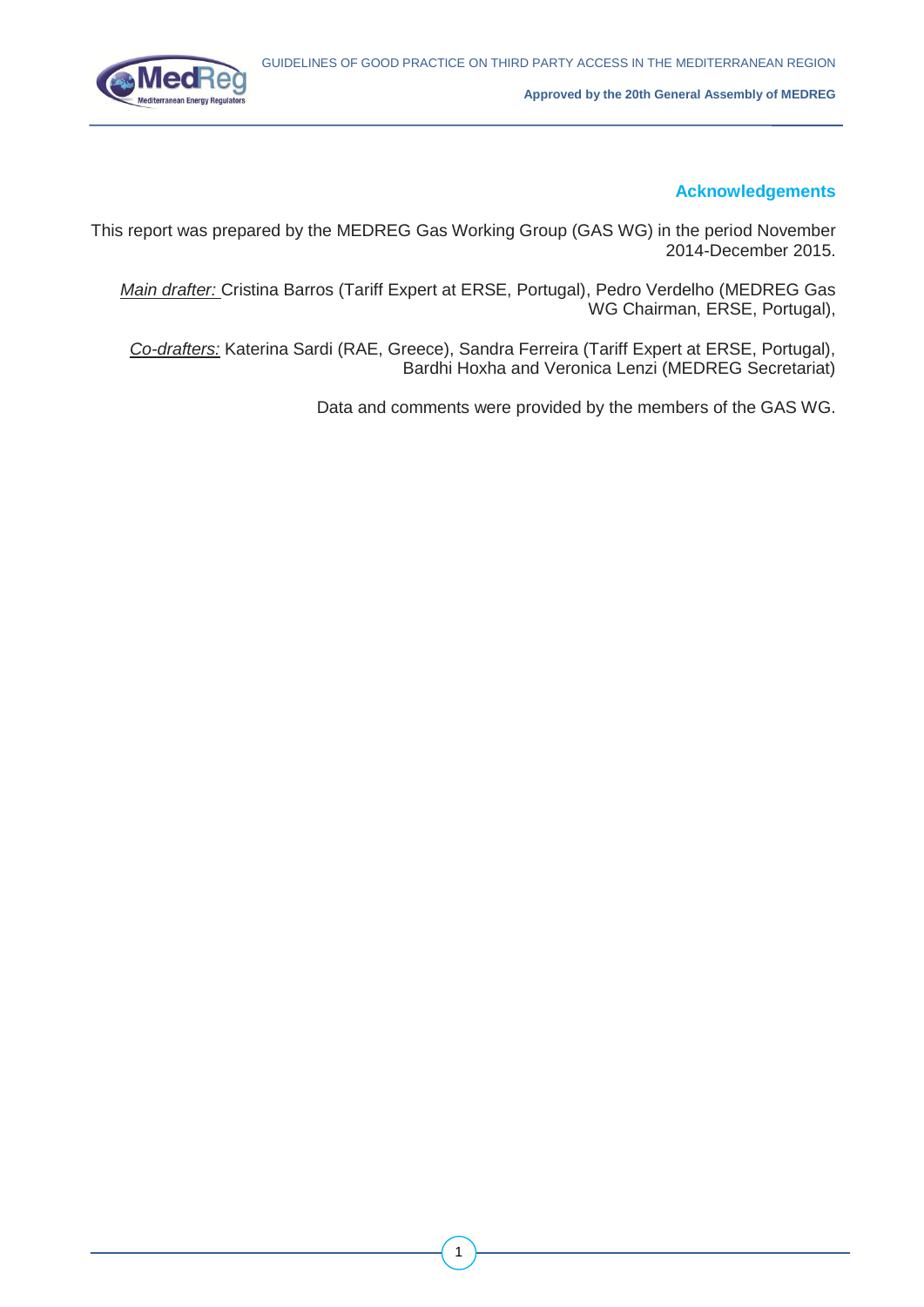

## **Scope and Objectives**

The Association of the Mediterranean Regulators for Electricity and Gas (MEDREG), set up in 2006 as a working group and in 2007 as a non-profit association, has got among its general objectives "to promote the achievement of a consistent harmonized and investment-friendly regulatory framework aimed at providing the maximum benefits to energy consumers of the Mediterranean region".

The Working Group on Gas, as stated in MEDREG Action Plan, has planned to study possible recommendations and requirements that could lead to the development of an integrated, competitive, secure and functioning gas market in the Mediterranean region, starting from the assessment of the current status of natural gas and LNG markets and of the sector regulation in the MEDREG countries and its expected evolution.

To achieve this objective of developing an integrated, competitive and secure gas market in the Mediterranean region in the long-run, one of the most important prerequisites is to ensure that all suppliers and consumers have easy-accessible and non-discriminatory access to infrastructures.

As foreseen in MEDREG Action Plan, the Working Group on Gas has the following tasks regarding Third Party Access (TPA):

- Study on TPA status in the region and future needs in order to develop an integrated Mediterranean market (2011).
- Guidelines of Good Practice on Third Party Access (GGP on TPA) in the Mediterranean region (2013).
- Monitoring of compliance with the GGP on TPA in the Mediterranean region (2015).

In December 2011 the General Assembly approved, at its  $12<sup>th</sup>$  meeting, the report "Status review on Third Party Access in the Mediterranean region" which presents the results of the research regarding the first task.

In view of the results obtained, it can be stated that the situation of TPA to infrastructures in the Mediterranean region gas markets can be improved and some measures can be proposed pursuing to this goal, namely the development of Guidelines of Good Practice on Third Party Access in the Mediterranean region.

In November 2013 the General Assembly approved, at its  $16<sup>th</sup>$  meeting, the document "Guidelines" of Good Practice on Third Party Access in the Mediterranean region" which presents the results of the second task.

From the national regulatory authorities (NRA) perspective the TPA to the infrastructures should be extended as much as possible and the identified guidelines should be followed by the MEDREG countries. The Working Group on Gas also understands that, given the disparity of situations in the region, at the beginning it would be difficult to comply with all of the recommendations as markets are progressively developing.

In consequence, the different TPA requirements have been classified according to three priority levels, depending on the development degree of the natural gas markets concerned:

• Priority 1: Items that all MEDREG countries should comply with, independently from the development degree of their national gas markets.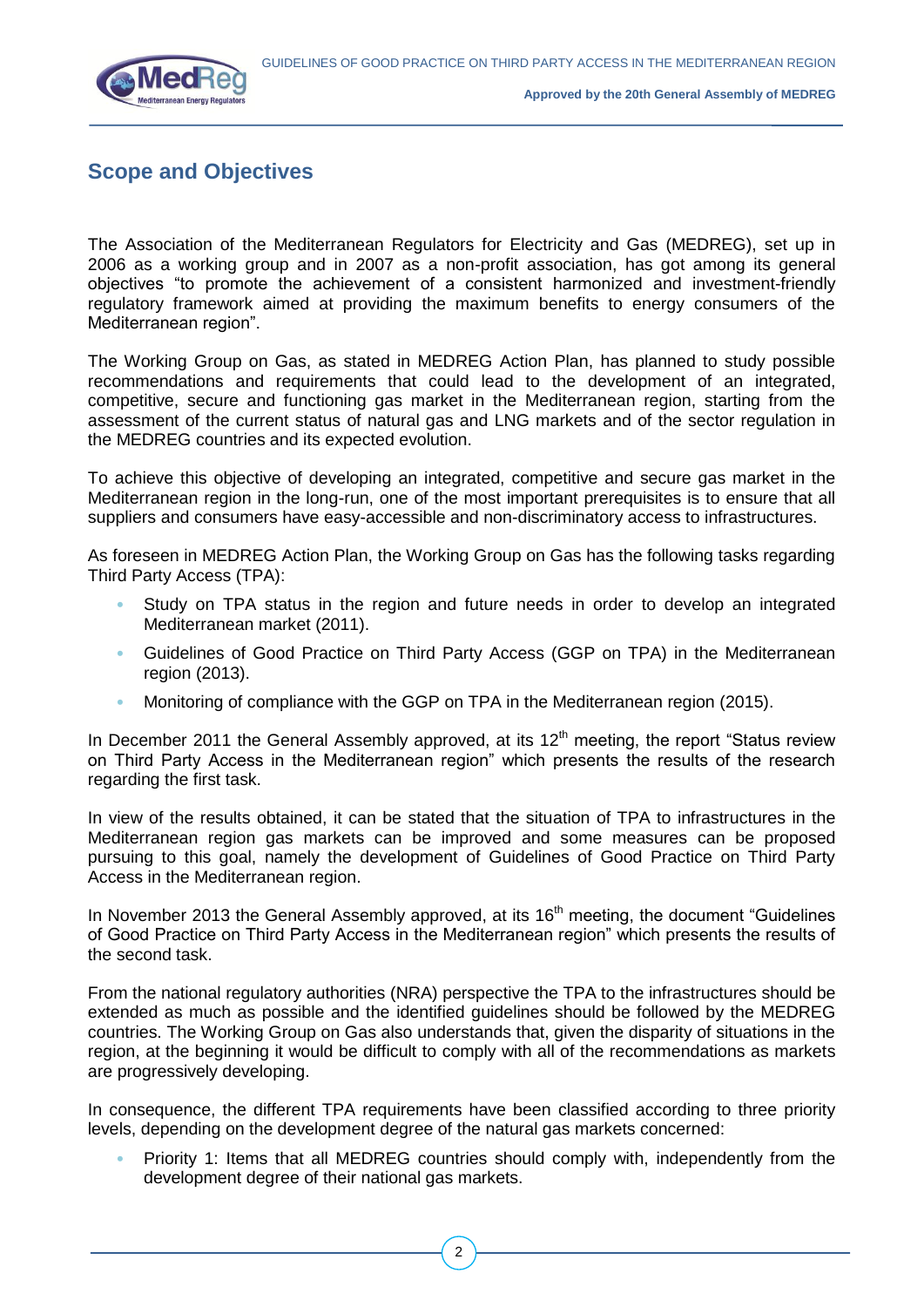

- Priority 2: Items that all MEDREG countries where there is a TPA regime in place should comply with.
- Priority 3: Items that all MEDREG countries with more developed gas markets, in terms of penetration of gas consumption, openness and liberalization should comply with.

Now, in 2015, the MEDREG Working Group on Gas has developed the third task identified, to monitor the progress in implementing the Guidelines of Good Practice on Third Party Access in the Mediterranean region and the compliance with them. With that purpose, in March 2015, a questionnaire was sent to Gas Working Group members. 13 answers were received as presented in the next table:

|     | <b>COUNTRIES</b>   | <b>Answer</b><br>received | <b>Observations</b>         |
|-----|--------------------|---------------------------|-----------------------------|
| 1.  | Albania            | ×                         | no gas market established   |
| 2.  | <b>Algeria</b>     |                           |                             |
| 3.  | Bosnia-Herzegovina | $\boldsymbol{\mathsf{x}}$ | no gas regulatory authority |
| 4.  | Croatia            | ×                         |                             |
| 5.  | Cyprus             |                           | no natural gas consumption  |
| 6.  | Egypt              | $\boldsymbol{\mathsf{x}}$ | no gas regulatory authority |
| 7.  | France             | $\boldsymbol{\mathsf{x}}$ |                             |
| 8.  | Greece             | $\boldsymbol{\mathsf{x}}$ |                             |
| 9.  | <b>Israel</b>      |                           |                             |
| 10. | Italy              | ×                         |                             |
| 11. | Jordan             | ×                         |                             |
| 12. | Libya              |                           | no answer                   |
| 13. | Malta              |                           | no natural gas consumption  |
| 14. | Montenegro         | ×                         | no natural gas consumption  |
| 15. | Morocco            |                           | no gas regulatory authority |
| 16. | Palestine          | ×                         | no gas regulatory authority |
| 17. | Portugal           | ×                         |                             |
| 18. | <b>Slovenia</b>    |                           | no answer                   |
| 19. | Spain              | ×                         |                             |
| 20. | Tunisia            |                           | no gas regulatory authority |
| 21. | <b>Turkey</b>      | $\boldsymbol{\mathsf{x}}$ |                             |
|     | Sum                | 13                        |                             |

#### **Table 1: Contributions received from the MEDREG countries**

It is important to stress that several limitations and difficulties have been faced when carrying out this monitoring exercise, namely regarding the fact that not all regulators have completed the questionnaire circulated to obtain the required information. In eight of the countries, no answers were given and therefore no information regarding these countries is given in the present document. It is the case of Algeria, Cyprus, Israel, Libya, Malta, Morocco, Slovenia and Tunisia (2011 last information available refers that there is no gas consumption in Cyprus and Malta and no regulatory authority in Morocco and Tunisia).

From the 13 answers received, the monitoring analysis will focus in 8 countries (Croatia, France, Greece, Italy, Jordan, Portugal, Spain and Turkey), since:

- Bosnia-Herzegovina, Egypt and Palestine have no regulatory authority for the moment;
- In Albania and Montenegro there is no natural gas consumption.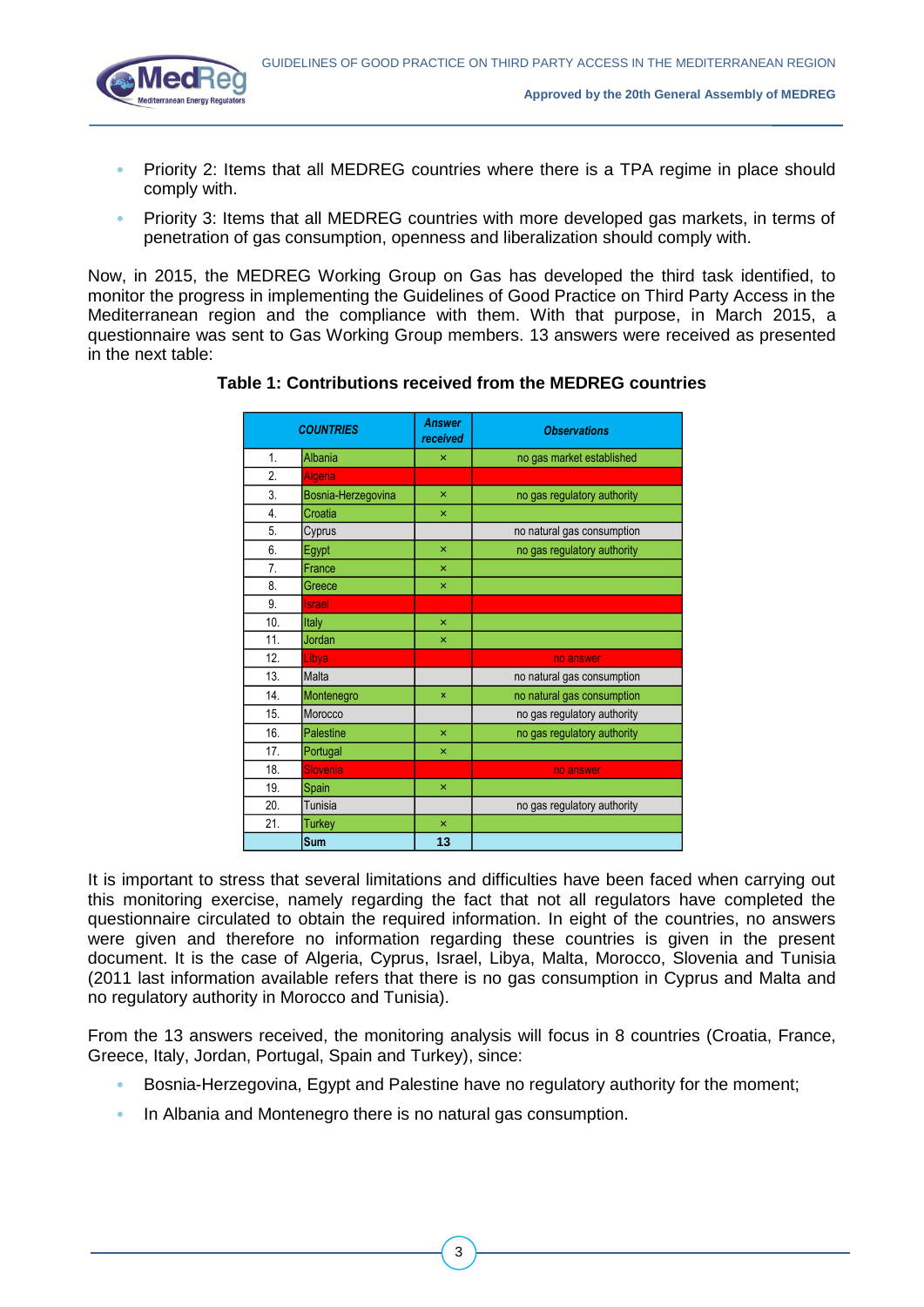

# **Monitoring the compliance with the Guidelines of Good Practice on Third Party Access in the Mediterranean region**

The Guidelines of Good Practice on Third Party Access in the Mediterranean region focus on: market opening, unbundling, TPA to the infrastructures, network code and TPA rules, tariffs, methodologies for capacity allocation and congestion management, balancing, anti-hording mechanisms, quality of service and dispute settlement.

The monitoring report follows the same structure of the GGP on TPA. For each GGP identified, it is referred the countries that comply with the GGP and the ones that do not. Some comments provided by the members are also presented, in order to better understand the situation of each country.

#### **Market opening**

One of the issues that is intimately related with the TPA to infrastructures is the degree of market opening in each country, in order to evaluate, on the one hand, whether all gas consumers are eligible for choosing supplier in their country, and on the other hand, if there is a reasonable number of suppliers operating in the country. In this context, another issue that can be analyzed is the existence of mechanisms to promote market opening.

| GGP# | <b>Priority Degree</b> Guidelines of Good Practice on Third Party Access                                                                                                                                  |
|------|-----------------------------------------------------------------------------------------------------------------------------------------------------------------------------------------------------------|
| GGP1 | Is there a timetable/roadmap for gradual market opening, in order to achieve<br>full market opening (meaning, inter alia, that all gas consumers are eligible<br>for choosing supplier in their country)? |
| Yes  | 7 (Croatia, France, Greece, Italy, Portugal, Spain and Turkey)                                                                                                                                            |
| No   |                                                                                                                                                                                                           |

**Croatia**: According to the "Gas market act" ("Official Gazette", no. 28/13 and 14/14) all gas consumers are eligible for choosing gas supplier.

**Greece**: Emergent market derogation is that customers in the areas of the three distribution companies (EPAs) with consumption of less than 100 GWh are currently non eligible. According to the Gas Roadmap published in 2014, all customers will be eligible by 2018 (full market opening). No organized wholesale market yet.

**Italy**: In compliance with EU guideline.

**Jordan**: Not applicable.

**Portugal**: Full market opening is being applied since January 2010. 97% of total consumption is being supplied on the free market.

**Turkey**: The market law 4646 dated 2001 has outlined a timetable for contract release for the incumbent company. 6 bcm of gas contracts are release so far. With the renewal of contracts, LNG entry and the contract release, market opening has reached to 25 percent.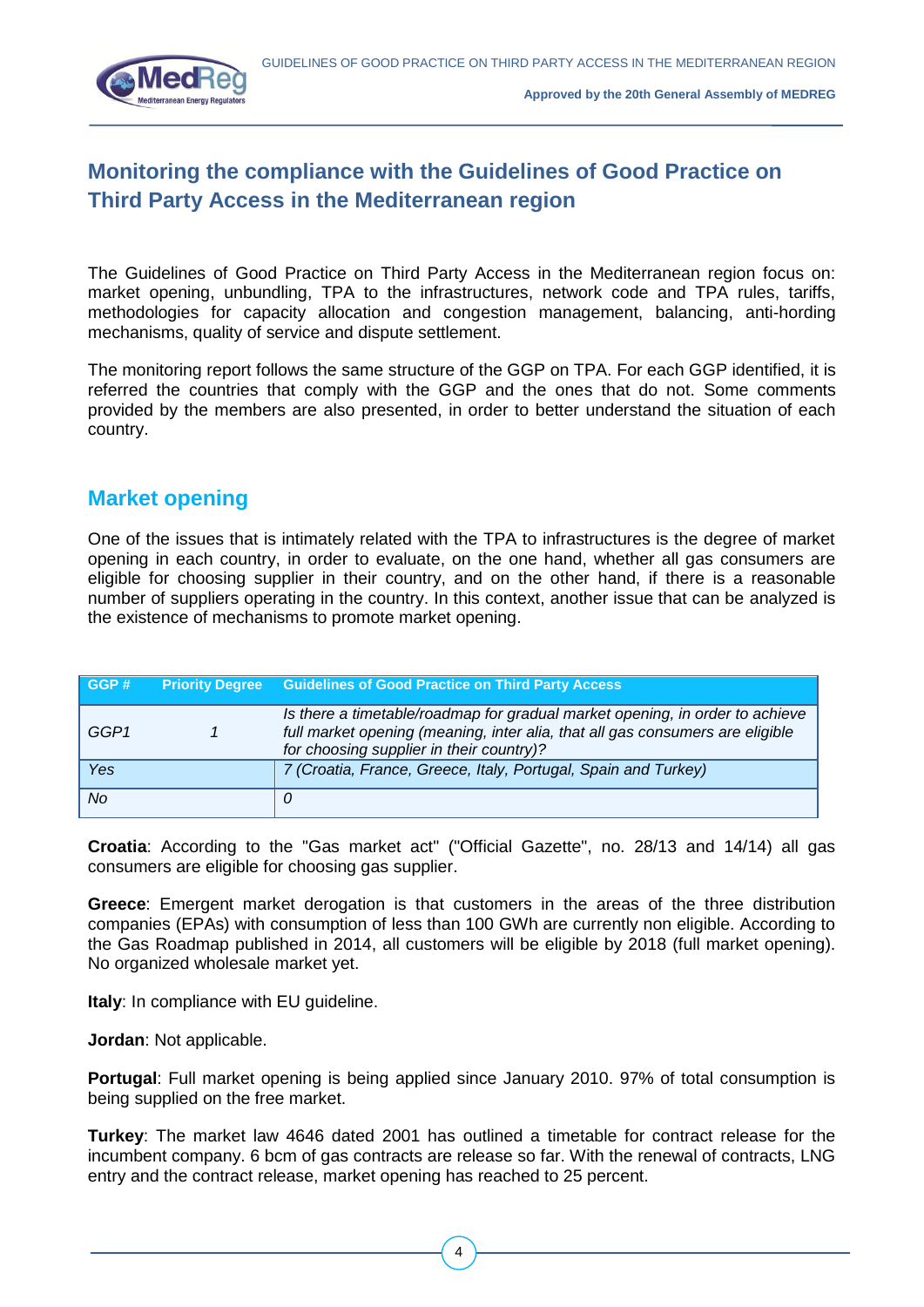

| GGP#      | <b>Priority Degree</b> | <b>Guidelines of Good Practice on Third Party Access</b>                         |
|-----------|------------------------|----------------------------------------------------------------------------------|
| GGP2      |                        | Are there national rules in place that facilitate the entrance of new suppliers? |
| Yes       |                        | 7 (Croatia, France, Greece, Italy, Portugal, Spain and Turkey)                   |
| <b>No</b> |                        | 1 (Jordan)                                                                       |

**Croatia**: Entrance of new supplier in Croatian gas market is regulated by the "Energy law" ("Official Gazette", no. 120/12, 14/14 and 95/15) and "Gas market act" ("Official Gazette", no. 28/13 and 14/14).

**Greece**: Entry-Exit tariff system, TPA rules, CMP provisions, VTP, price revealing mechanism, all in place and incorporated.

| GGP# | <b>Priority Degree</b> | <b>Guidelines of Good Practice on Third Party Access</b>                                                                        |
|------|------------------------|---------------------------------------------------------------------------------------------------------------------------------|
| GGP3 | $\overline{2}$         | Are there in place mechanisms to promote market opening, such as gas<br>release auctions, short duration contracts and tariffs? |
| Yes  |                        | 7 (Croatia, France, Greece, Italy, Portugal, Spain and Turkey)                                                                  |
| No   |                        | 1 (Jordan)                                                                                                                      |

**Croatia**: Transmission system capacity is offered on yearly, monthly and daily basis. Also the tariffs are determined to correspond to that offer. Quarterly and within-daily capacity and tariffs are also envisaged soon.

**Greece**: Established in December of 2012 following the commitments of incumbent DEPA S.A. to the Hellenic Competition Commission (HCC, 551/VII/2012). DEPA SA is committed to release annually 10% of its last year annual sales of gas to the market for the next 10 years via quarterly auctions.

**Italy**: Italian Regulator has set specific cap for national gas supplier.

**Portugal:** Short duration contracts are approved for the access of all high pressure infrastructures (LNG terminal, underground storage and transmission network) facilitating the entrance of new smaller suppliers.

## **Unbundling**

Other important issue is the level of unbundling of each infrastructure analyzed: transmission, underground storages and LNG terminals.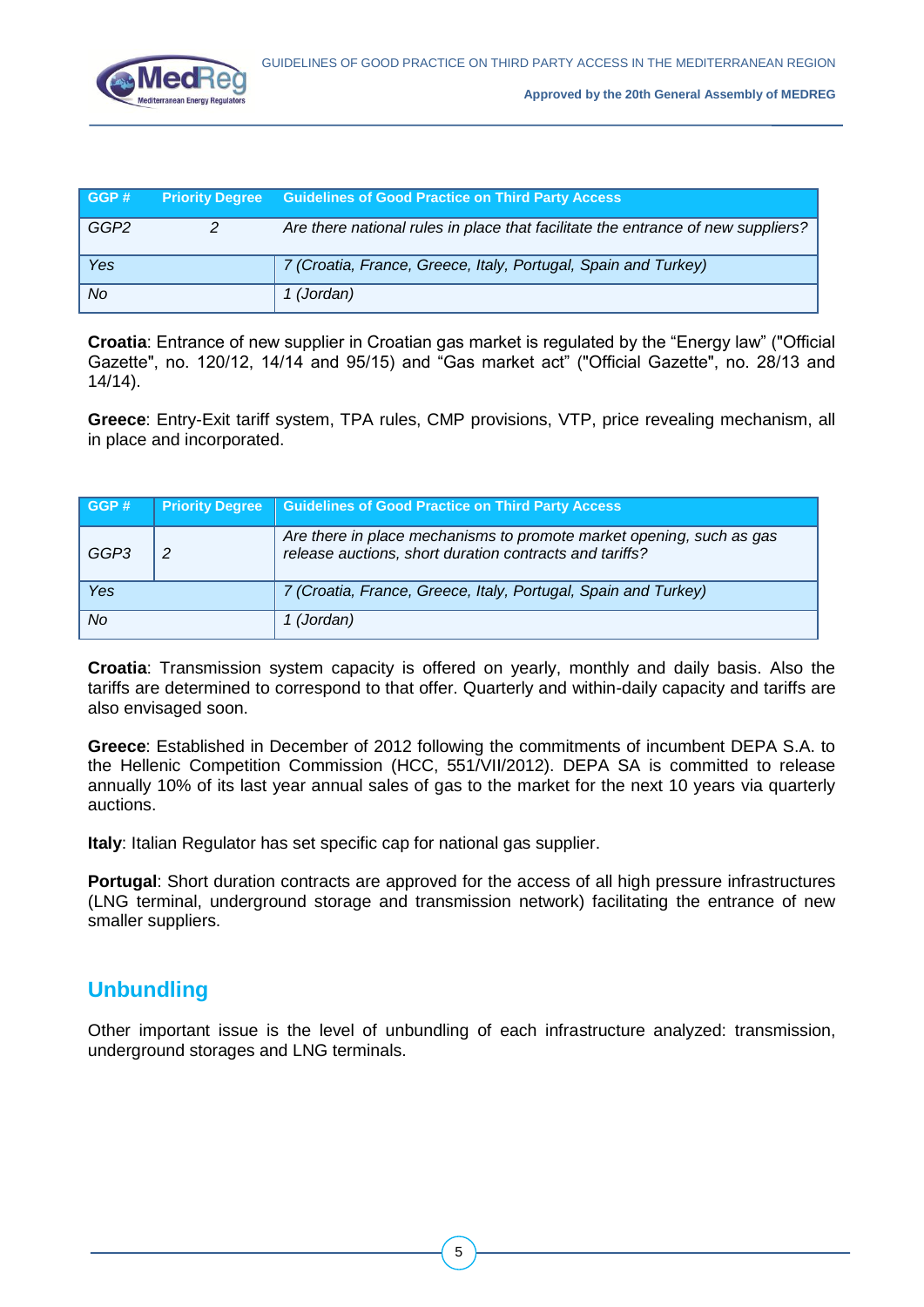

| GGP# | <b>Priority Degree</b> | <b>Guidelines of Good Practice on Third Party Access</b>                                                                                                                                                                                                                                                                                                                                                                                                                                                                                                                                                                                                                                                                                                                                                             |
|------|------------------------|----------------------------------------------------------------------------------------------------------------------------------------------------------------------------------------------------------------------------------------------------------------------------------------------------------------------------------------------------------------------------------------------------------------------------------------------------------------------------------------------------------------------------------------------------------------------------------------------------------------------------------------------------------------------------------------------------------------------------------------------------------------------------------------------------------------------|
| GGP4 |                        | Are the TSO (Transmission System Operators) sufficiently functionally<br>independent from the supply business of vertically integrated companies, in<br>order to avoid conflicts of interest?<br>Are the LSO (LNG System Operators) sufficiently functionally independent<br>from the supply business of vertically integrated companies, in order to<br>avoid conflicts of interest?<br>Are the system operators SSO (Storage System Operators) sufficiently<br>functionally independent from the supply business of vertically integrated<br>companies, in order to avoid conflicts of interest?<br>Are the system operators DSO (Distribution System Operators) sufficiently<br>functionally independent from the supply business of vertically integrated<br>companies, in order to avoid conflicts of interest? |
| Yes  |                        | 7 (Croatia, France, Greece, Italy, Jordan, Portugal and Spain)                                                                                                                                                                                                                                                                                                                                                                                                                                                                                                                                                                                                                                                                                                                                                       |
| No.  |                        | 1 (Turkey)                                                                                                                                                                                                                                                                                                                                                                                                                                                                                                                                                                                                                                                                                                                                                                                                           |

**Croatia**: The activity of the transmission system operator, gas storage system operator, the LNG facility operator and the distribution system operator, including the operator which is a part of a vertically integrated undertaking, must be organized as an independent legal entity, autonomous from other activities in the gas sector, as is prescribed by the "Gas market act" ("Official Gazette", no. 28/13 and 14/14). These provisions do not apply to the distribution system operator who forms a part of the vertically integrated undertaking with less than 100.000 customers connected to the distribution system. Furthermore, energy undertakings for gas must unbundle their accounting activities in order to apply the principle of non-discrimination of gas system users, to avoid the distortion of market competition and mutual subsidizing of energy activities conducted as market ones and energy activities performed as public services. Exceptionally, the activities of the transmission system operator, distribution system operator, storage system operator and LNG system operator may be organized jointly, as a combined system operator, but separate from the gas production, gas trade and gas supply.

**France:** Access to storage is negotiated.

**Greece**: DSO (Distribution System Operators) is not sufficiently functionally independent from the supply business of vertically integrated companies, in order to avoid conflicts of interest.

**Italy**: According to NRA's Decisions.

**Portugal**: REN is the owner of LNG terminal, underground storage and transmission network, being independent from other market payers.

**Turkey**: Only DSOs are legally unbundled from the trading company.

| GGP# | <b>Priority Degree</b> | <b>Guidelines of Good Practice on Third Party Access</b>                                                                                                                                                                                                                                                                                    |
|------|------------------------|---------------------------------------------------------------------------------------------------------------------------------------------------------------------------------------------------------------------------------------------------------------------------------------------------------------------------------------------|
| GGP5 |                        | Does the system in place for unbundling effective in removing conflict of<br>interests between producers, suppliers and system operators (TSO, LSO,<br>SSO and DSO), in order to create incentives for the necessary investments<br>and guarantee the access of new market entrants under a transparent and<br>efficient regulatory regime? |
| Yes  |                        | 7 (Croatia, France, Greece, Italy, Portugal, Spain and Turkey)                                                                                                                                                                                                                                                                              |
| No   |                        | 0                                                                                                                                                                                                                                                                                                                                           |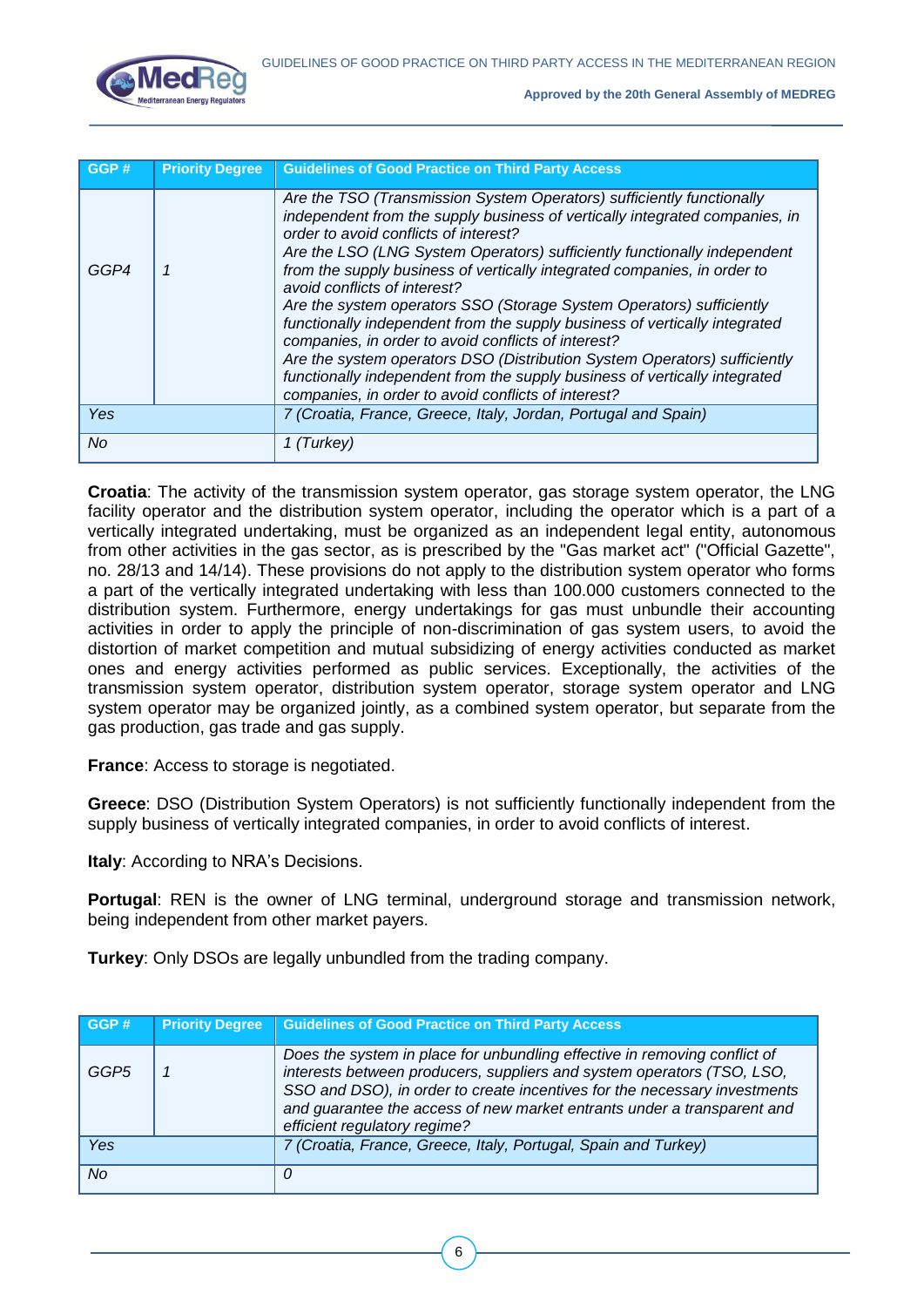

**Croatia**: Transmission system operator, storage system operator, the LNG system operator and distribution system operator independently decide about the resources necessary for the operation, management and development of the system they manage, unrelated to other activities conducted by the vertically integrated undertaking. Also every operator is required to adopt a program of measures to ensure the application of an unbiased access to the system it manages, and to ensure the monitoring of its implementation. Furthermore, an annual report about the implementation of the measures from the aforementioned program must be submitted to HERA by 1 March of each year for the previous year and posted on operator's website.

**Italy:** Promote new investments for gas tariffs incentives.

**Jordan**: Not applicable.

**Portugal**: Besides the fact that high pressure infrastructures (LNG terminal, underground storage and transmission network) are owned by and independent and non-vertical integrated company, they are subjected to regulation, being the TPA rules and tariffs approved by ERSE.

**Turkey**: Partly. Although there is no legal unbundling in place, the system operator is required to serve to customers on equal basis.

| GGP# | <b>Priority Degree</b> | <b>Guidelines of Good Practice on Third Party Access</b>                                                                                 |
|------|------------------------|------------------------------------------------------------------------------------------------------------------------------------------|
| GGP6 | $\overline{2}$         | Do the national regulatory authorities establish an appropriate regulatory<br>environment, namely for the activities with regulated TPA? |
| Yes  |                        | 7 (Croatia, France, Greece, Italy, Portugal, Spain and Turkey)                                                                           |
| No   |                        |                                                                                                                                          |

**Croatia**: The gas producer, transmission system operator, distribution system operator, gas storage system operator and the LNG facility operator must enable efficient and non-discriminatory access to the upstream pipeline network, the transmission system, distribution system, gas storage system and LNG facility, as is prescribed by the "Gas market act" ("Official Gazette", no. 28/13 and 14/14). Access to the transmission system, distribution system, gas storage system and the LNG facility is enabled through regulated third party access, while access to upstream pipeline network is enabled by applying a negotiated third party access. TPA is based on the published methodologies for determining tariffs for the energy activities of gas transmission, gas distribution, gas storage and the LNG facility management, which are applied fairly and non-discriminately to all gas market participants. The negotiating approach of the third party is based on commercial conditions for access to the upstream pipeline network, which are the subject of negotiations.

**Italy**: through the settlement of tariffs and network codes.

**Jordan**: Not applicable.

**Portugal**: All the high pressure infrastructures (LNG terminal, underground storage and transmission network) are subjected to regulation.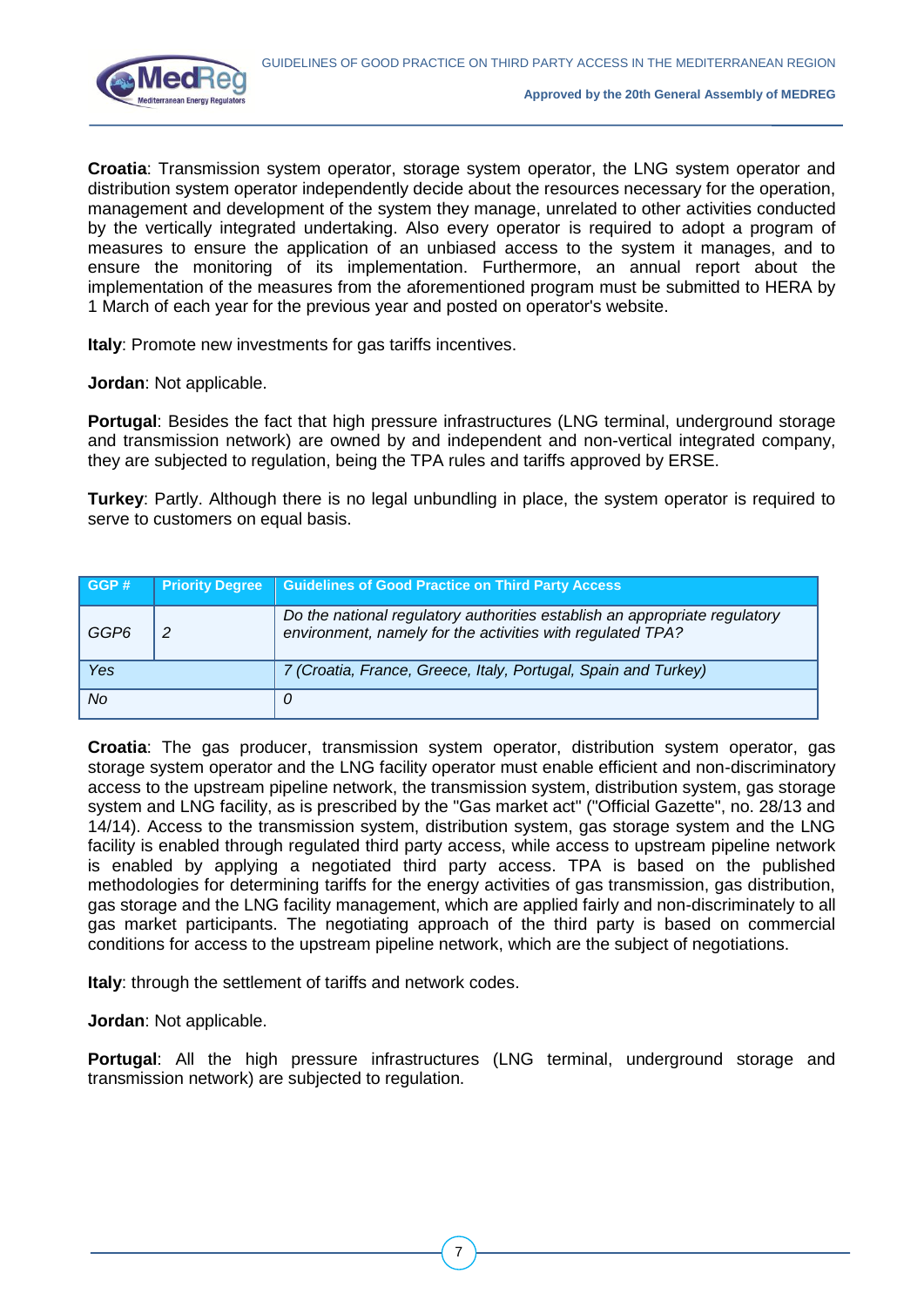

| GGP# | <b>Priority Degree</b> | <b>Guidelines of Good Practice on Third Party Access</b>                                                                                                                      |
|------|------------------------|-------------------------------------------------------------------------------------------------------------------------------------------------------------------------------|
| GGP7 | -3                     | Do the national regulatory authorities certify the type of unbundling applied<br>to the TSO (a competency that arises for EU countries from the Gas<br>Directive EC/73/2009)? |
| Yes  |                        | 7 (Croatia, France, Greece, Italy, Portugal, Spain and Turkey)                                                                                                                |
| No   |                        |                                                                                                                                                                               |

**Croatia**: HERA conducts process of certification of TSO which is prescribed by the "Gas market act" ("Official Gazette", no. 28/13 and 14/14).

**Greece**: DESFA the Greek TSO was certified by RAE, as an ITO on September 2014. DESFA S.A. is the owner and operator of the NNGS, which is comprised of the main high pressure pipeline and its branches, as well as the LNG Terminal at the Revithoussa island. DESFA S.A. has exclusive rights for the operation, maintenance, development and exploitation of the NNGS and is currently the only gas transmission system operator in the country.

**Jordan**: Not applicable.

**Portugal**: As the national regulatory authority for electricity and gas sectors, ERSE has the duty to supervise the effectiveness of the independence and full legal and ownership unbundling of TSOs from the activities of generation and supply, namely evaluating possible conflicts of interest of its shareholders and administrative and supervisory board members. ERSE's Certification Decision, on September 9, 2014, established 11 certification conditions, to be fulfilled within the period of 8 months, targeted to overcome the issues of non-compliance of TSOs with the guarantees of independence. ERSE has decided on July 31st 2015, to make effective its own decision of certification of REN Gasodutos, S.A., as the transmission system operator of the national natural gas transmission network (RNTGN), in the regime of full ownership unbundling, after verification of full compliance, by the operators, of the 11 certification conditions set by ERSE on September 9, 2014. With the conclusion of the process for the certification of the electricity and natural gas transmission system operators, ERSE shall keep supervising the full compliance of these operators with the legal and ownership unbundling certification requirements, according to the national legislation and European directives.

## **GGP # Priority Degree Guidelines of Good Practice on Third Party Access** *GGP8 1 Do TSO, LSO and SSO provide easy and non-discriminatory access to their infrastructure? Yes 7 (Croatia, France, Greece, Italy, Portugal, Spain and Turkey) No 0*

## **Third Party Access to the infrastructures**

**Jordan**: Not applicable.

**Italy**: According to the network approved by the Authority.

**Turkey**: It is clearly enshrined in the Network codes of TSO, SSO and the LSOs that the system operator has to provide access on an equal basis. The network code is published after the Regulatory Board's decision. Non-discriminatory access is allowed to MEDREG and other regional-international companies as they fulfill license conditions. There are indeed regional companies licensed by EMRA and doing natural gas business in Turkey.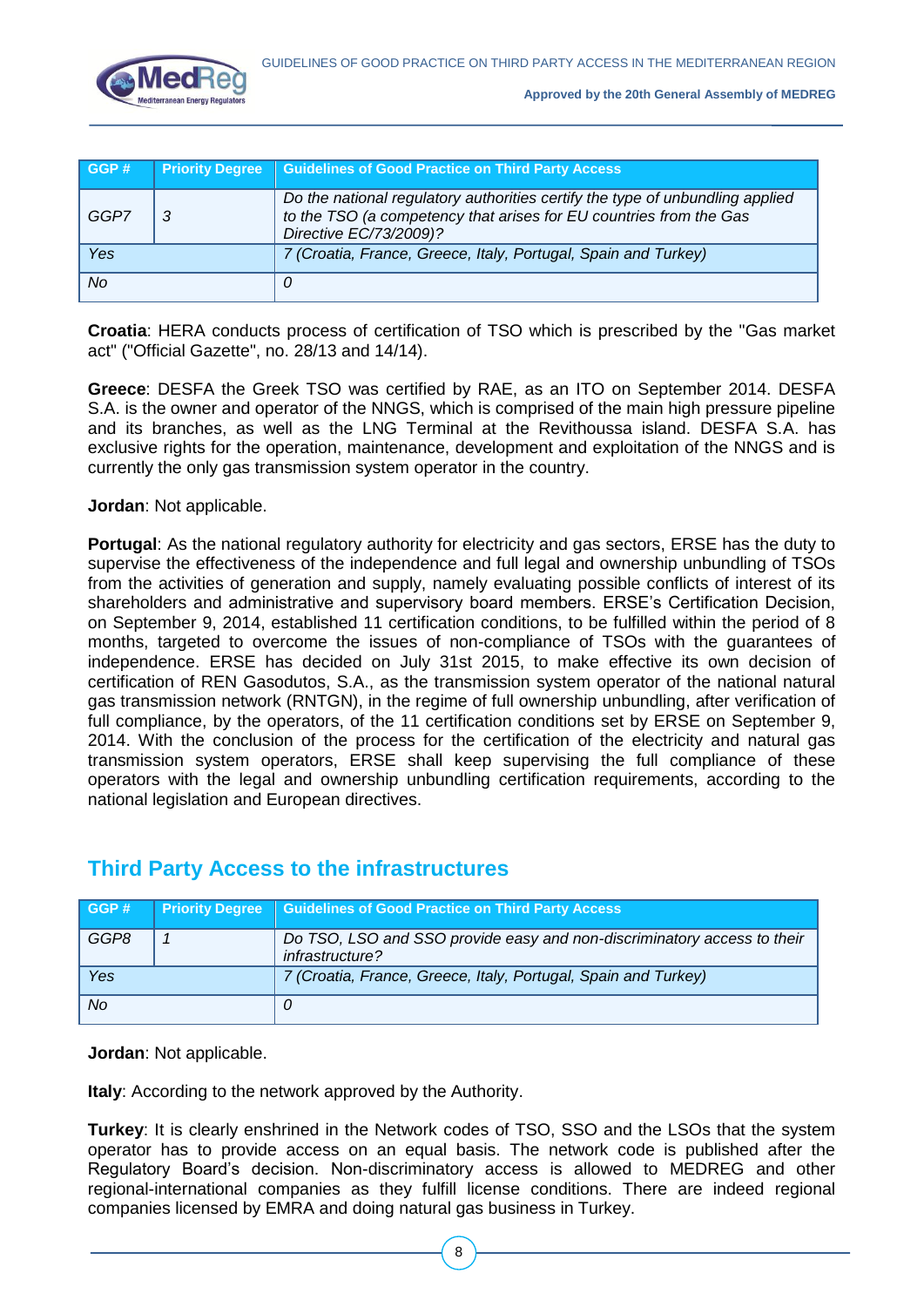

| GGP# | <b>Priority Degree</b> | <b>Guidelines of Good Practice on Third Party Access</b>                                                                                                                                                                                                   |
|------|------------------------|------------------------------------------------------------------------------------------------------------------------------------------------------------------------------------------------------------------------------------------------------------|
| GGP9 |                        | Do TSO co-operate with other TSO to ensure interoperability between<br>different systems and efficient and non-discriminatory procedures facilitating<br>trade and allowing network users to transport natural gas throughout the<br><b>MEDREG</b> region? |
| Yes  |                        | 7 (Croatia, France, Greece, Italy, Portugal, Spain and Turkey)                                                                                                                                                                                             |
| No   |                        | 0                                                                                                                                                                                                                                                          |

**Greece**: YES for technical cooperation.

**Jordan**: Not applicable.

| GGP#  | <b>Priority Degree</b> | <b>Guidelines of Good Practice on Third Party Access</b>                                                                                                                                                                                                                                                                                                    |
|-------|------------------------|-------------------------------------------------------------------------------------------------------------------------------------------------------------------------------------------------------------------------------------------------------------------------------------------------------------------------------------------------------------|
| GGP10 |                        | Is there an objective, transparent and non-discriminatory implementation of<br>a system of regulated TPA to the transmission and distribution system, and<br>LNG facilities based on published tariffs, applicable to all eligible customers,<br>including supply undertakings, and applied objectively and without<br>discrimination between system users? |
| Yes   |                        | 7 (Croatia, France, Greece, Italy, Portugal, Spain and Turkey)                                                                                                                                                                                                                                                                                              |
| No    |                        | 0                                                                                                                                                                                                                                                                                                                                                           |

**Jordan**: Not applicable.

| GGP#  | <b>Priority Degree</b> | <b>Guidelines of Good Practice on Third Party Access</b>                                                                                                                                                                                                                                                                                                                                                                                         |
|-------|------------------------|--------------------------------------------------------------------------------------------------------------------------------------------------------------------------------------------------------------------------------------------------------------------------------------------------------------------------------------------------------------------------------------------------------------------------------------------------|
| GGP11 | 3                      | Are there procedures (regulated or negotiated access) in place for the<br>organisation of access to storage facilities and linepack when technically<br>and/or economically necessary for providing efficient access to the system<br>for the supply of customers, as well as for the organisation of access to<br>ancillary services? Do those procedures operate in accordance with<br>objective, transparent and non-discriminatory criteria? |
| Yes   |                        | 6 (Croatia, France, Italy, Portugal, Spain and Turkey)                                                                                                                                                                                                                                                                                                                                                                                           |
| No    |                        | 1 (Jordan)                                                                                                                                                                                                                                                                                                                                                                                                                                       |

**France**: access to storage is negotiated.

**Greece**: Not applicable.

**Italy**: according to the third EU energy package we use regulated access.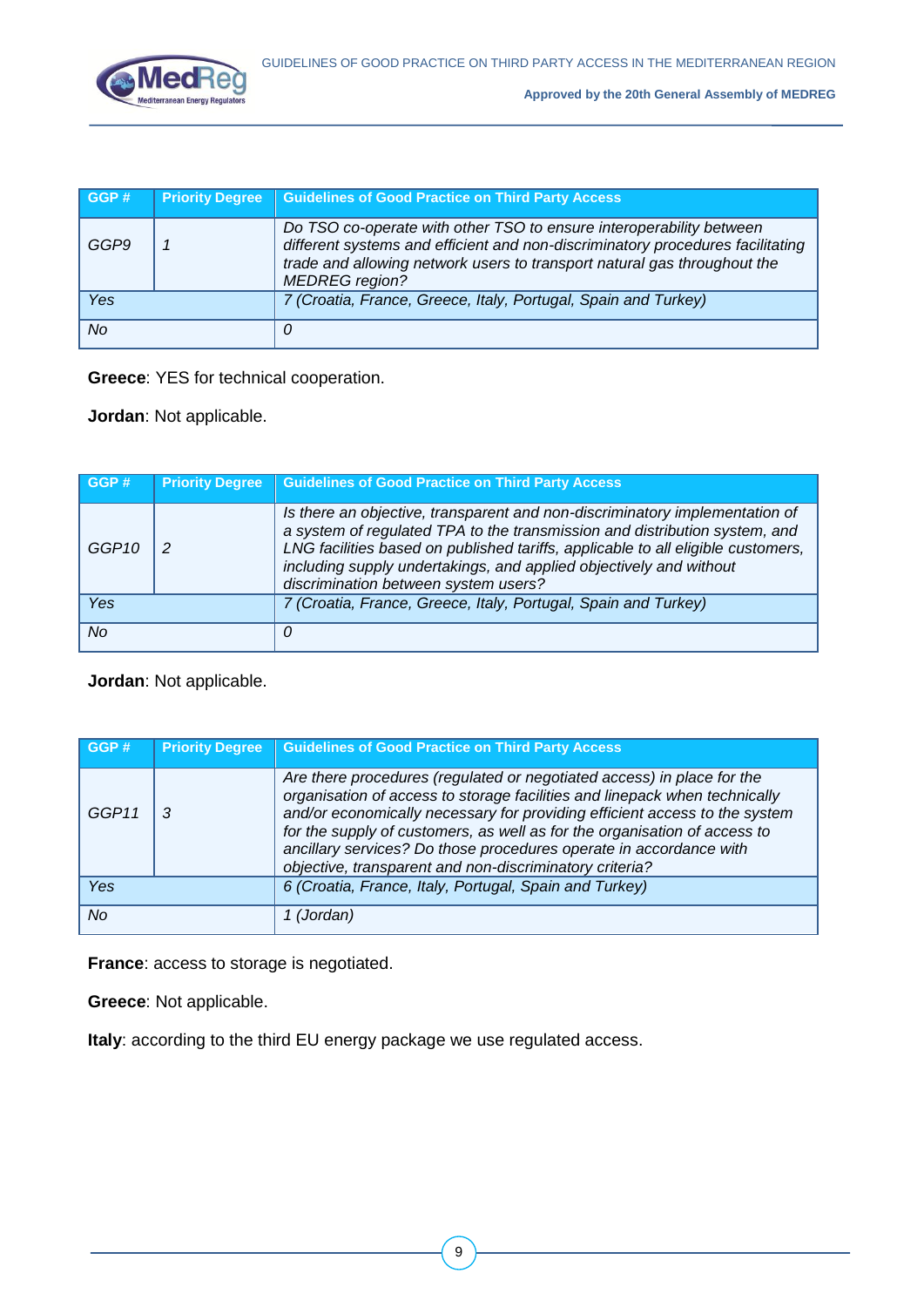

| GGP#              | <b>Priority Degree</b> | <b>Guidelines of Good Practice on Third Party Access</b>                                                                                                                                                                                                                                              |
|-------------------|------------------------|-------------------------------------------------------------------------------------------------------------------------------------------------------------------------------------------------------------------------------------------------------------------------------------------------------|
| GGP <sub>12</sub> |                        | Do TSO and LSO offer unbundled TPA services for access to pipelines and<br>LNG facilities as well as all necessary ancillary services to the extent that<br>such facilities are operated by the TSO (ancillary services include allocation,<br>blending, quality monitoring, metering and balancing)? |
| Yes               |                        | 7 (Croatia, France, Greece, Italy, Portugal, Spain and Turkey)                                                                                                                                                                                                                                        |
| No                |                        | 0                                                                                                                                                                                                                                                                                                     |

**Italy**: Have regasification code for implementing services.

**Jordan**: Not applicable.

| GGP#  | <b>Priority Degree</b> | <b>Guidelines of Good Practice on Third Party Access</b>                                                                                                                                      |
|-------|------------------------|-----------------------------------------------------------------------------------------------------------------------------------------------------------------------------------------------|
| GGP13 |                        | Do SSO offer unbundled TPA services to storage facilities which are<br>technically and/or economically necessary for providing efficient access to<br>the system for the supply of customers? |
| Yes   |                        | 5 (Croatia, France, Italy, Portugal and Turkey)                                                                                                                                               |
| No    |                        | 1 (Spain)                                                                                                                                                                                     |

**France:** A public consultation is on-going on the access to SSO facilities. The currently negotiated TPA may become regulated in the coming years.

**Greece, Jordan:** Not applicable.

| GGP#  | <b>Priority Degree</b> | <b>Guidelines of Good Practice on Third Party Access</b>                                                                                                                                 |
|-------|------------------------|------------------------------------------------------------------------------------------------------------------------------------------------------------------------------------------|
| GGP14 | -2                     | Do TSO, LSO and SSO offer the same range of services on the same<br>conditions according to the principle of non-discrimination to any eligible<br>third party within the MEDREG region? |
| Yes   |                        | 7 (Croatia, France, Greece, Italy, Portugal, Spain and Turkey)                                                                                                                           |
| No.   |                        |                                                                                                                                                                                          |

**France**: The suppliers of domestic consumers are under obligation to subscribe a certain amount of storage capacity, for security of supply reasons.

**Jordan**: Not applicable.

## **Network Code and Third Party Access rules**

One of the issues that has also to be referred to is the existence of TPA rules published in an individual document or included in the Network Code and who is the entity responsible for their approval.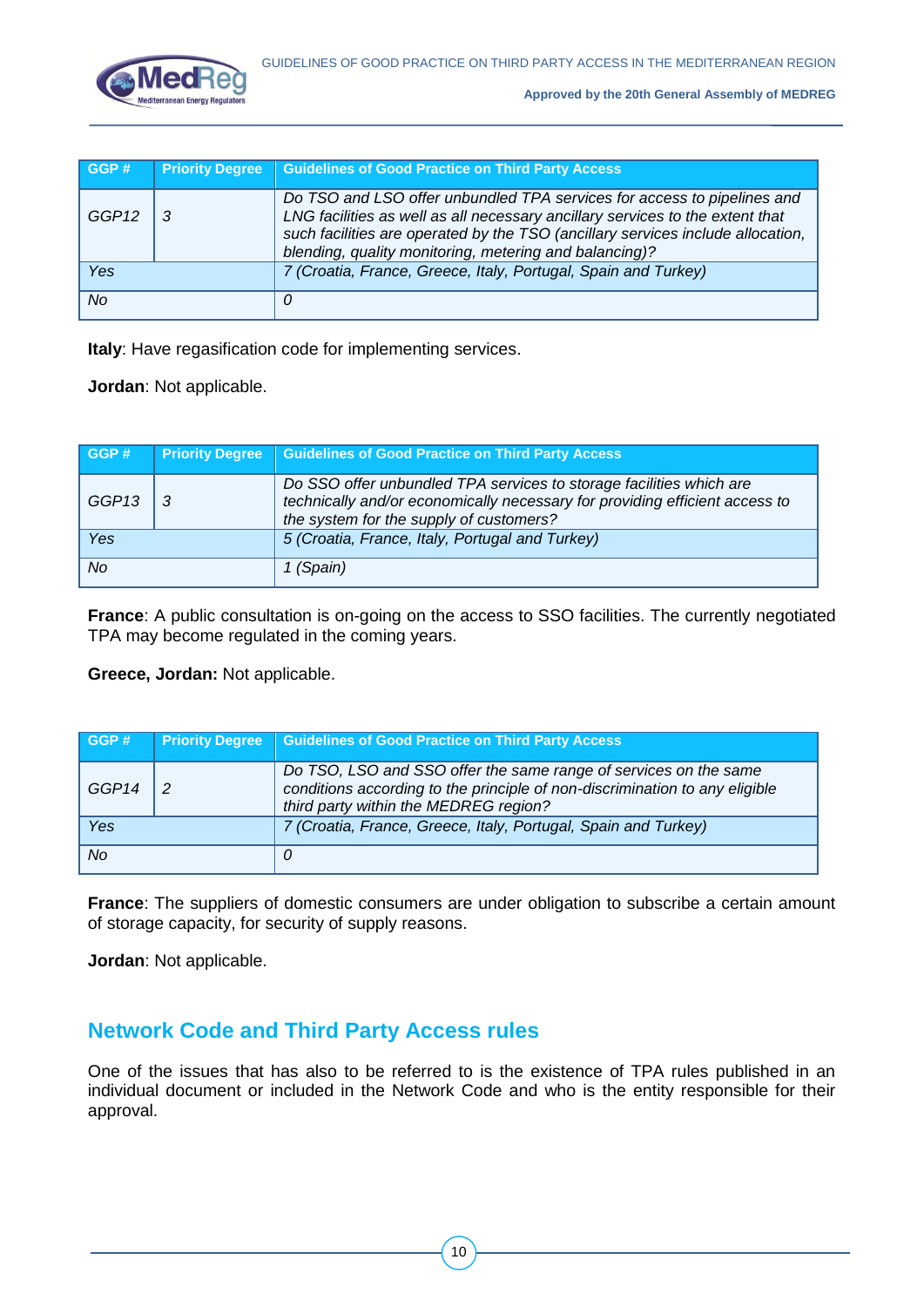

| GGP#  | <b>Priority Degree</b> | <b>Guidelines of Good Practice on Third Party Access</b>                                                                                                   |
|-------|------------------------|------------------------------------------------------------------------------------------------------------------------------------------------------------|
| GGP15 |                        | Are TPA rules established and published in an individual document or<br>included in the Network Code, following proper consultation with network<br>users? |
| Yes   |                        | 5 (Croatia, Greece, Italy, Portugal and Turkey)                                                                                                            |
| No.   |                        | 1 (France and Spain)                                                                                                                                       |

**Croatia**: TPA Rules are prescribed in the Gas market act ("Official Gazette", no. 28/13 and 14/14) and in Network rules of each system operator. HERA gives opinion on the Gas market act before its adoption and its consent on Network rules.

**Greece**: There was a 3<sup>rd</sup> amendment of TPA Rules in place. Changes included redesign of the capacity booking system (only entry, or only exit capacity booking is feasible). Operation of a virtual point where gas quantities are delivered and sold. All CMP provisions incorporated (i.e., LTUIOLI, OS&BB, Surrender of capacity). The TSO is offering on average 7%-8% of extra firm capacity to the market every month. Introduction of interruptible and reverse products.

**France**: For TSOs: CAM NC, CRE tariff deliberations published on CRE website and standard access contract published on the web site.

**Jordan**: Not applicable.

**Portugal:** The TPA rules are established in the Grid Access and Infrastructure Code which is approved and published by ERSE, after a public consultation to all interested market players.

| GGP#              | <b>Priority Degree</b> | <b>Guidelines of Good Practice on Third Party Access</b>                         |
|-------------------|------------------------|----------------------------------------------------------------------------------|
| GGP <sub>16</sub> | $\overline{2}$         | Are Third Party Access rules approved by the national regulatory<br>authorities? |
| Yes               |                        | 6 (Croatia, France, Greece, Italy, Portugal and Turkey)                          |
| No                |                        | 1 (Spain)                                                                        |

**Croatia**: TPA Rules are prescribed in the Gas market act ("Official Gazette", no. 28/13 and 14/14) and in Network rules of each system operator. HERA gives opinion on the Gas market act before its adoption and it's consent on Network rules.

**France**: TSO, DSO and LSO.

**Italy**: contained in the network code.

**Jordan**: Not applicable.

**Portugal**: The Access to Networks, Infrastructures and Interconnections Code and the Operation of Infrastructures Code are approved by the regulator, the operational procedures are proposed by the operators and approved by the regulator.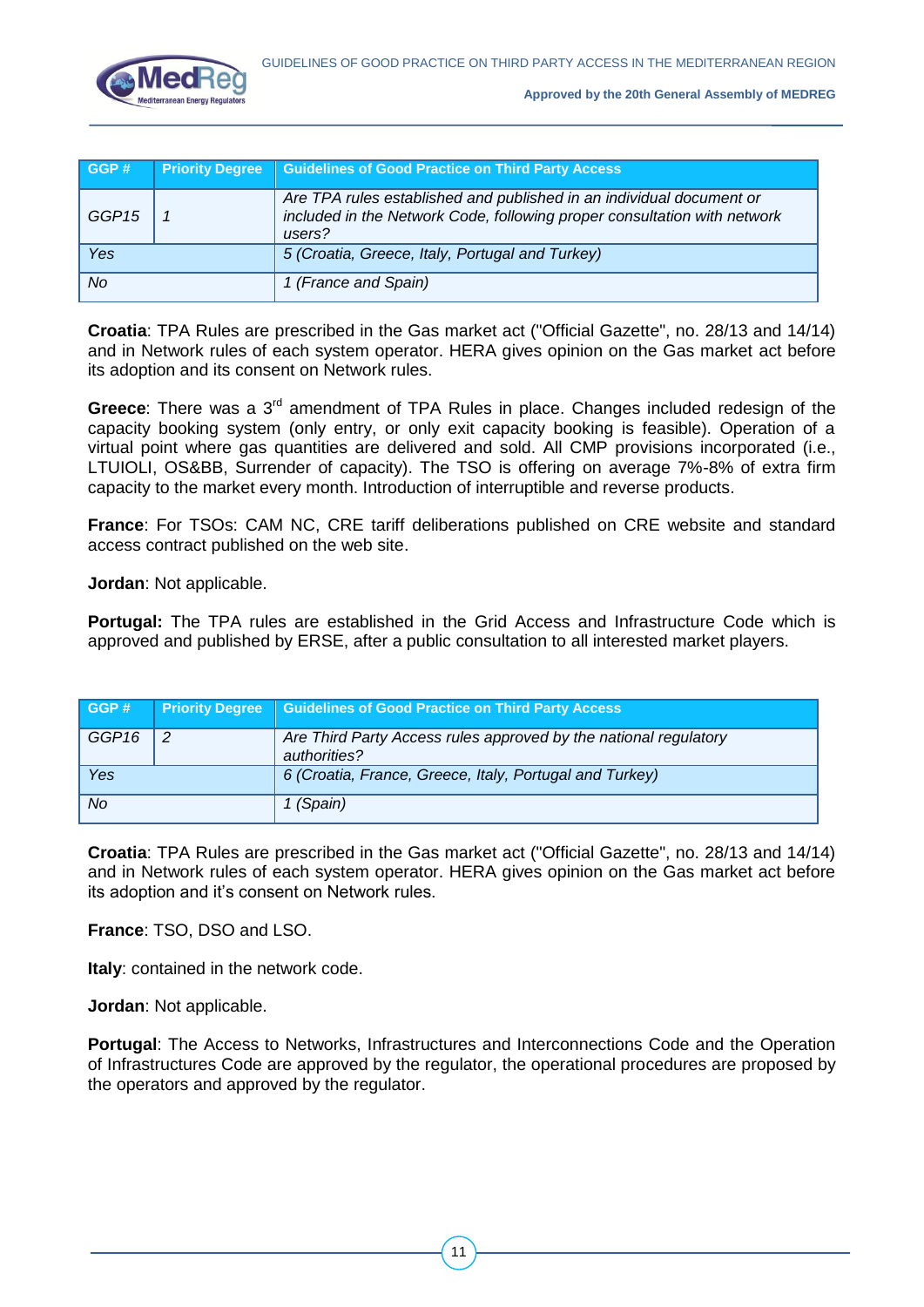

## **Tariffs**

One of the most important issues regarding TPA are the tariffs, namely the type of tariffs that are in place, who approves them and the criteria used to both design and apply them.

| GGP#  | <b>Priority Degree</b> | <b>Guidelines of Good Practice on Third Party Access</b>                                                                                                                                                                                                                                               |
|-------|------------------------|--------------------------------------------------------------------------------------------------------------------------------------------------------------------------------------------------------------------------------------------------------------------------------------------------------|
| GGP17 | $\overline{2}$         | Are national regulatory authorities responsible for fixing or approving tariffs,<br>or the methodologies underlying the calculation of these tariffs, on the basis<br>of a proposal by the TSO or LSO, or on the basis of a proposal agreed<br>between those operator(s) and the users of the network? |
| Yes   |                        | 6 (Croatia, France, Greece, Italy, Portugal and Turkey)                                                                                                                                                                                                                                                |
| No    |                        | 1 (Spain)                                                                                                                                                                                                                                                                                              |

**Croatia**: HERA prescribes methodologies for determining of the amount of tariff items for energy activities of gas transmission, gas distribution, public service of gas supply and a guaranteed supply, gas storage and LNG facility. Operators are obliged to submit an application to HERA for determining or changing the amount of tariff items, with all requested information and documentation prescribed by the relevant methodology. HERA can accept proposed tariff amounts from the operators or can set tariff amounts independently.

**France**: CRE is responsible for fixing the tariffs.

**Greece**: RAE approved the Tariff Regulation in July 2012 setting a new entry-exit tariff system in line with Regulation 715/2009. The tariff methodology is based on the principle of recovering a Required Revenue. Separate capacity and commodity charge for each entry point and exit zone. Pricing of reserved capacity is based on entry and exit points of the Transmission System (entryexit system), regardless of the actual transportation route of the natural gas. Specifically, the National Natural Gas System is divided into three (3) entry points and three (3) exit zones. The methodology of Price Control for the TSO is established. The normalisation of invoices (Price Control Period) is set at a twenty (20) year period. Every four (4) years, a regular revision of tariffs will be held.

**Italy**: NRA responsible for fixing or approving the methodologies underlying the calculation of tariffs but not the tariffs.

#### **Jordan**: Not applicable.

**Portugal**: ERSE is responsible for the elaboration and approval of the Tariff Code which establishes the methodologies underlying the calculation of tariffs. Additionally Natural gas tariffs are established once a year and adjusted on quarterly basis.

**Turkey**: All the gas network charges are regulated in Turkey. Networks tariffs are set for each entry point. Exit point charges are single. We can't assurance of tariff methodologies with the MEDREG countries.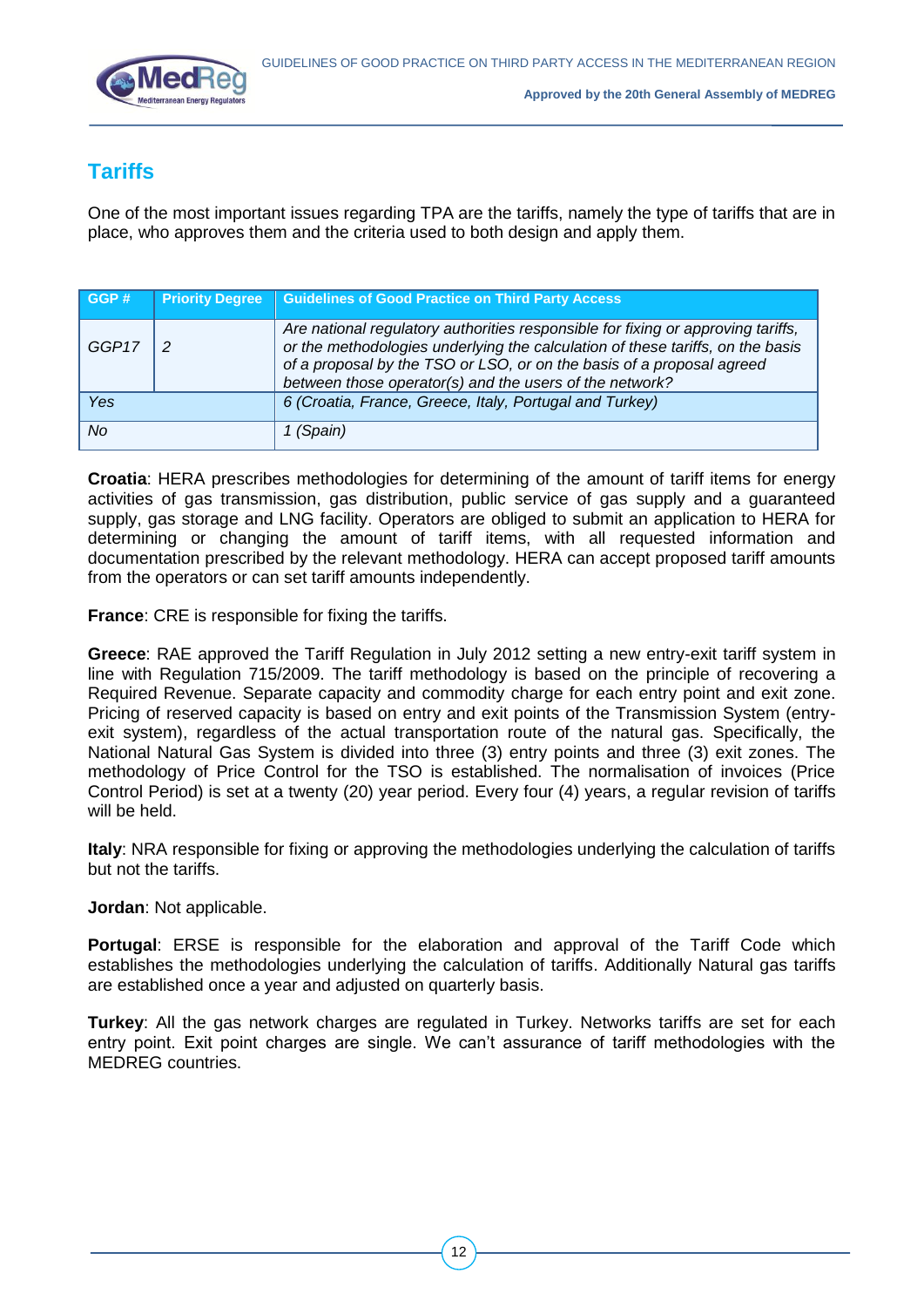

| GGP#              | <b>Priority Degree</b> | <b>Guidelines of Good Practice on Third Party Access</b>                                                                                                                                                                                                                                                                                                                                                                                                                                                                                                                                                                                                                                                                                                                                                                                                                                  |
|-------------------|------------------------|-------------------------------------------------------------------------------------------------------------------------------------------------------------------------------------------------------------------------------------------------------------------------------------------------------------------------------------------------------------------------------------------------------------------------------------------------------------------------------------------------------------------------------------------------------------------------------------------------------------------------------------------------------------------------------------------------------------------------------------------------------------------------------------------------------------------------------------------------------------------------------------------|
| GGP <sub>18</sub> | $\overline{2}$         | Do the national regulatory authorities ensure that transmission and<br>distribution tariffs:<br>fully comply with the principle of non-discrimination?<br>are transparent?<br>are cost-reflective, insofar as such costs correspond to those of an<br>efficient and structurally comparable network operator and are transparent,<br>whilst including appropriate return on investments?<br>take into account the need for system integrity and its improvement?<br>take into account the long-term, marginal, avoided network costs<br>from demand-side management measures?<br>facilitate efficient gas trade and competition?<br>provide incentives for investment?<br>avoid cross-subsidies between network users?<br>maintain or create interoperability for transmission networks?<br>provide convergence of charging principles and tariff structures<br>between MEDREG countries? |
| Yes               |                        | 6 (Croatia, France, Greece, Italy, Portugal and Turkey)                                                                                                                                                                                                                                                                                                                                                                                                                                                                                                                                                                                                                                                                                                                                                                                                                                   |
| No                |                        | 1 (Spain)                                                                                                                                                                                                                                                                                                                                                                                                                                                                                                                                                                                                                                                                                                                                                                                                                                                                                 |

**Jordan**: Not applicable.

| GGP#  | <b>Priority Degree</b> | <b>Guidelines of Good Practice on Third Party Access</b>                                                                         |
|-------|------------------------|----------------------------------------------------------------------------------------------------------------------------------|
| GGP19 | -2                     | Are those tariffs, or the methodologies underlying their calculation, approved<br>and published prior to their entry into force? |
| Yes   |                        | 6 (Croatia, France, Greece, Italy, Portugal and Turkey)                                                                          |
| No    |                        | (Spain)                                                                                                                          |

**Croatia**: Methodologies and corresponding tariffs are set and published by HERA prior to their entry into force.

**Jordan**: Not applicable.

**Portugal**: The Tariff Code which establishes the methodologies underlying the calculation of tariffs and also the tariffs established yearly by ERSE are published prior to their entry into force, on the Official, being always available on ERSE website.

| GGP#  | <b>Priority Degree</b> | <b>Guidelines of Good Practice on Third Party Access</b>                                                                 |
|-------|------------------------|--------------------------------------------------------------------------------------------------------------------------|
| GGP20 | - 3                    | Are tariffs for network users set separately for every entry point into or exit<br>point out of the transmission system? |
| Yes   |                        | 6 (France, Greece, Italy, Portugal, Spain and Turkey)                                                                    |
| No.   |                        | 1 (Croatia)                                                                                                              |

**Croatia**: Tariffs for transmission network users are set separately for every group of entry points into (interconnections, production, storage) or exit point out (domestic, storage, interconnections) of the transmission system, as is prescribed by the "Methodology for determining the amount of tariff items for gas transmission" ("Official Gazette", no. 85/13 and 158/13).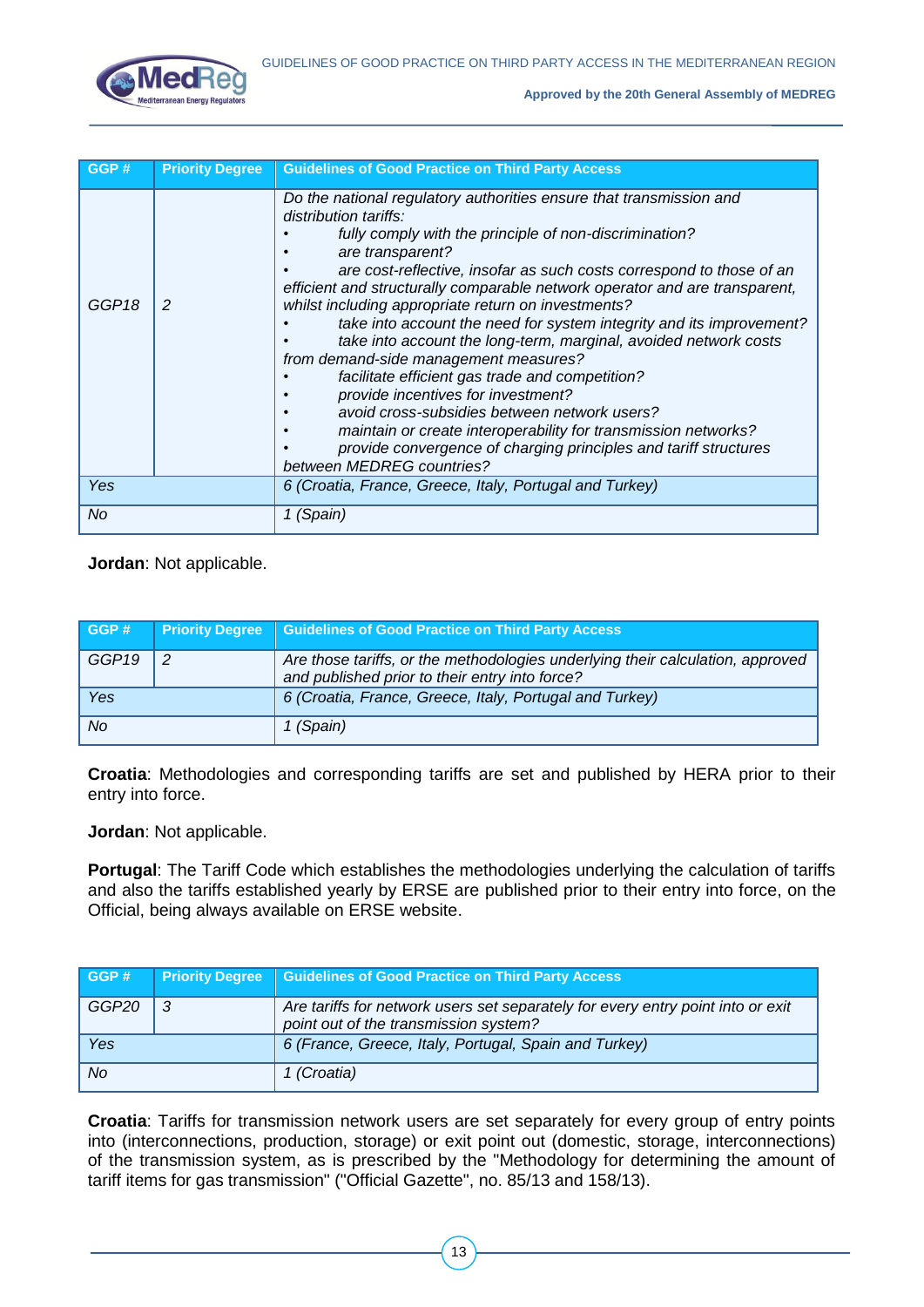

**France**: Equalization for some set of points.

**Jordan**: Not applicable.

**Turkey**: Partly

## **Methodologies for Capacity Allocation and Congestion Management**

| GGP#  | <b>Priority Degree</b> | Guidelines of Good Practice on Third Party Access                                                    |
|-------|------------------------|------------------------------------------------------------------------------------------------------|
| GGP21 |                        | Do TSO, LSO and SSO design capacity services to facilitate trading and<br>reutilisation of capacity? |
| Yes   |                        | 6 (Croatia, France, Greece, Italy, Portugal and Spain)                                               |
| No    |                        | 1 (Turkey)                                                                                           |

**Jordan**: Not applicable.

**Turkey**: Except SSO.

| GGP#      | <b>Priority Degree</b> | <b>Guidelines of Good Practice on Third Party Access</b>                                                                                                                |
|-----------|------------------------|-------------------------------------------------------------------------------------------------------------------------------------------------------------------------|
| GGP22     | $\overline{2}$         | Do TSO, LSO and SSO implement and publish non-discriminatory and<br>transparent capacity allocation mechanisms and when applicable<br>congestion management procedures? |
| Yes       |                        | 7 (Croatia, France, Greece, Italy, Portugal, Spain and Turkey)                                                                                                          |
| <b>No</b> |                        | 0                                                                                                                                                                       |

**Croatia**: Capacity allocation and congestion management for transmission system is prescribed by TSO in "Network rules of gas transmission system" and for gas storage system it is prescribed by SSO in "Terms of usage of gas storage system", with consent of HERA for both acts. These Network codes are published on the web site of HERA and on the web sites of each system operator.

**France**: harmonized at EU level.

**Italy**: European Network code.

**Jordan**: Not applicable.

**Portugal**: Annual, monthly and weekly scheduled programs and daily nomination for capacity allocation. Congestion management by explicit auctions according to existing market rules already published based on payment for right of capacity on a marginal bid basis.

| GGP#  |  | <b>Priority Degree</b> Guidelines of Good Practice on Third Party Access                                                                      |
|-------|--|-----------------------------------------------------------------------------------------------------------------------------------------------|
| GGP23 |  | Are the capacity allocation mechanisms and when applicable congestion<br>management procedures approved by the national regulatory authority? |
| Yes   |  | 8 (Croatia, France, Greece, Italy, Jordan, Portugal, Spain and Turkey)                                                                        |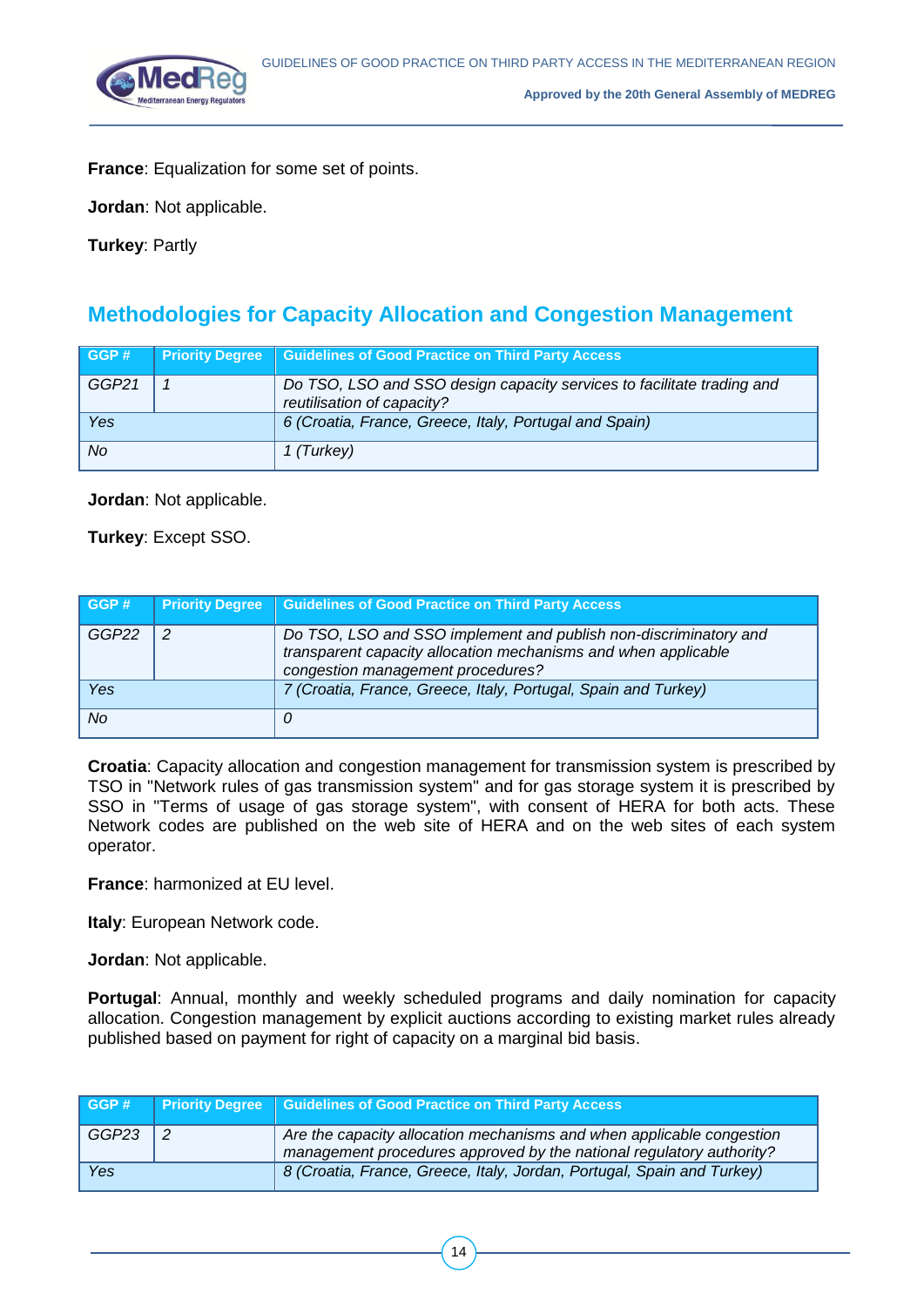



| Nα |  |
|----|--|

**Croatia**: Capacity allocation and congestion management for transmission system is prescribed by TSO in "Network rules of gas transmission system" and for gas storage system it is prescribed by SSO in "Terms of usage of gas storage system", with consent of HERA for both acts. These Network codes are published on the web site of HERA and on the web sites of each system operator.

**France**: Harmonized at EU level.

**Portugal**: ERSE has explicit legal competences and must approve the methodologies of capacity allocation under public consultation process. ERSE is responsible for ensuring that allocation rules are being applied in the correct way, being the TSO responsible for the technical and administrative part of the application of the allocation mechanism.

| GGP#  | <b>Priority Degree</b> | <b>Guidelines of Good Practice on Third Party Access</b>                                                                                                                                                                                                                                                                                                                                                                                                                                                                                                                                                                                         |
|-------|------------------------|--------------------------------------------------------------------------------------------------------------------------------------------------------------------------------------------------------------------------------------------------------------------------------------------------------------------------------------------------------------------------------------------------------------------------------------------------------------------------------------------------------------------------------------------------------------------------------------------------------------------------------------------------|
| GGP24 | 2                      | Do the capacity-allocation mechanisms:<br>ensure that the maximum capacity at all relevant points is available<br>to market participants?<br>take into account system integrity and efficient operation?<br>provide appropriate economic signals for the efficient and maximum<br>use of technical capacity?<br>facilitate the development of competition and liquid trading of<br>capacity?<br>neither hamper the entry of new market participants and of<br>companies with a small market share nor create undue barriers to market<br>entry?<br>foster investment in new infrastructure?<br>facilitate cross-border exchanges in natural gas? |
| Yes   |                        | 8 (Croatia, France, Greece, Italy, Jordan, Portugal, Spain and Turkey)                                                                                                                                                                                                                                                                                                                                                                                                                                                                                                                                                                           |
| No    |                        | 0                                                                                                                                                                                                                                                                                                                                                                                                                                                                                                                                                                                                                                                |

**Italy**: According to EU Regulation 984/2013 and 312/2014.

| GGP#  | <b>Priority Degree</b> | <b>Guidelines of Good Practice on Third Party Access</b>                                                                                                                                                                             |
|-------|------------------------|--------------------------------------------------------------------------------------------------------------------------------------------------------------------------------------------------------------------------------------|
| GGP25 | -3                     | Are the capacity-allocation mechanisms market-based?<br>Do solutions such as pro-rata mechanisms or 'first-come first-served'<br>considered, if they provide equivalent safeguards for non-discriminatory and<br>competitive access? |
| Yes   |                        | 8 (Croatia, France, Greece, Italy, Jordan, Portugal, Spain and Turkey)                                                                                                                                                               |
| No    |                        | 0                                                                                                                                                                                                                                    |

**Croatia**: Pro-rata mechanism is prescribed in "Network rules of gas transmission system" and also in "Terms of usage of gas storage system".

**France**: Uses auctions as described in the CAM NC.

**Turkey**: Pro-rate is applied.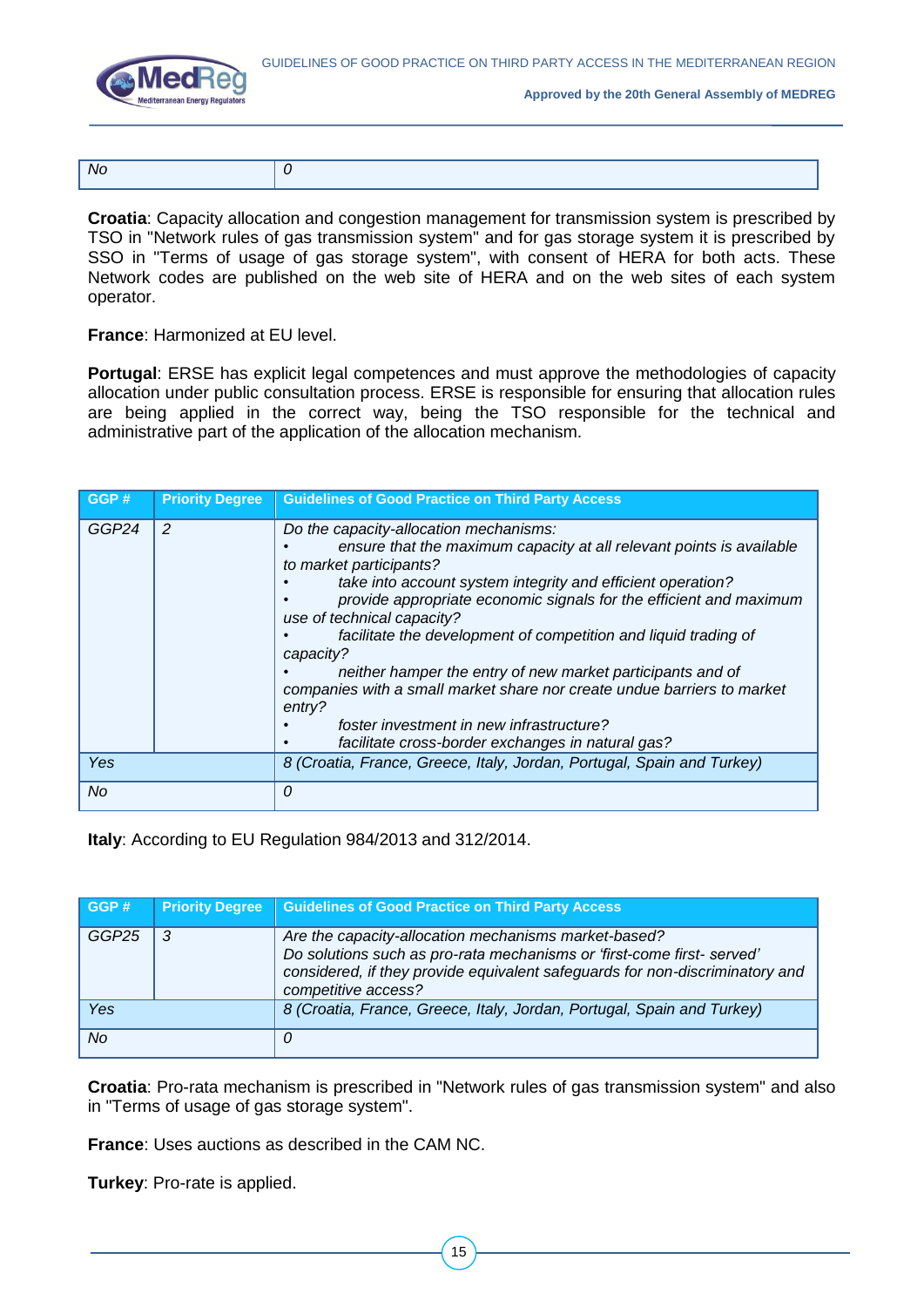

| GGP#  | <b>Priority Degree</b> | <b>Guidelines of Good Practice on Third Party Access</b>                                                                                                                                                 |
|-------|------------------------|----------------------------------------------------------------------------------------------------------------------------------------------------------------------------------------------------------|
| GGP26 |                        | Are appropriate congestion management procedures used in each country<br>depending on each specificity, namely surrender of capacity,<br>oversubscription and buy-back and Use It or Lose It procedures? |
| Yes   |                        | 8 (Croatia, France, Greece, Italy, Jordan, Portugal, Spain and Turkey)                                                                                                                                   |
| No    |                        |                                                                                                                                                                                                          |

**Croatia**: Congestion management procedures that are prescribed in "Network rules of gas transmission system" are the following: return of contracted firm capacity, "use it or lose it" and oversubscription and buy-back. Congestion management procedures that are prescribed in "Terms of usage of gas storage system" are "use it or sell" it and sell of interruptible capacity.

| GGP#  | <b>Priority Degree</b> | <b>Guidelines of Good Practice on Third Party Access</b>                                                                                                                                                                             |
|-------|------------------------|--------------------------------------------------------------------------------------------------------------------------------------------------------------------------------------------------------------------------------------|
| GGP27 | -3                     | Do national regulatory authorities and TSO endeavour to harmonise (and at<br>least make compatible) capacity allocation mechanisms and congestion<br>management procedures in order to facilitate trade between MEDREG<br>countries? |
| Yes   |                        | 5 (Croatia, France, Italy, Jordan and Portugal,)                                                                                                                                                                                     |
| No.   |                        | 3 (Greece, Spain and Turkey)                                                                                                                                                                                                         |

**Greece**: Currently there is under way a bilateral effort within the framework of ACER GRI concerning common capacity allocation procedures and bundling of capacity products between Bulgaria and Greece. No such effort has started with Turkey yet.

# **Balancing**

| GGP#      | <b>Priority Degree</b> | <b>Guidelines of Good Practice on Third Party Access</b>                                                                                                                                                                                              |
|-----------|------------------------|-------------------------------------------------------------------------------------------------------------------------------------------------------------------------------------------------------------------------------------------------------|
| GGP28     | 2                      | Are national regulatory authorities responsible for fixing or approving, prior<br>to their entry into force, at least the methodologies used to calculate or<br>establish the terms and conditions regarding the provision for balancing<br>services? |
| Yes       |                        | 8 (Croatia, France, Greece, Italy, Jordan, Portugal, Spain and Turkey)                                                                                                                                                                                |
| <b>No</b> |                        | 0                                                                                                                                                                                                                                                     |

**Croatia**: HERA prescribes the "Methodology for determining the price of balancing energy of the gas system" ("Official Gazette", no. 155/14) and according to the prescribed methodology Croatian gas market operator (HROTE) determines a price of positive and negative balancing energy, monthly for gas days of the following month. Terms and conditions regarding the provision for balancing services are prescribed by "Ordinance on the gas market organization" which are adopted by HROTE with the consent of HERA.

**Greece**: According to the provisions regarding gas balancing services, as included in the Greek legislation, DESFA S.A. prepares and submits every year to RAE for approval an annual balancing plan. The balancing plan includes the estimates of the TSO regarding balancing gas needs, as well as an evaluation of possible balancing gas supply sources for the following year. The plan also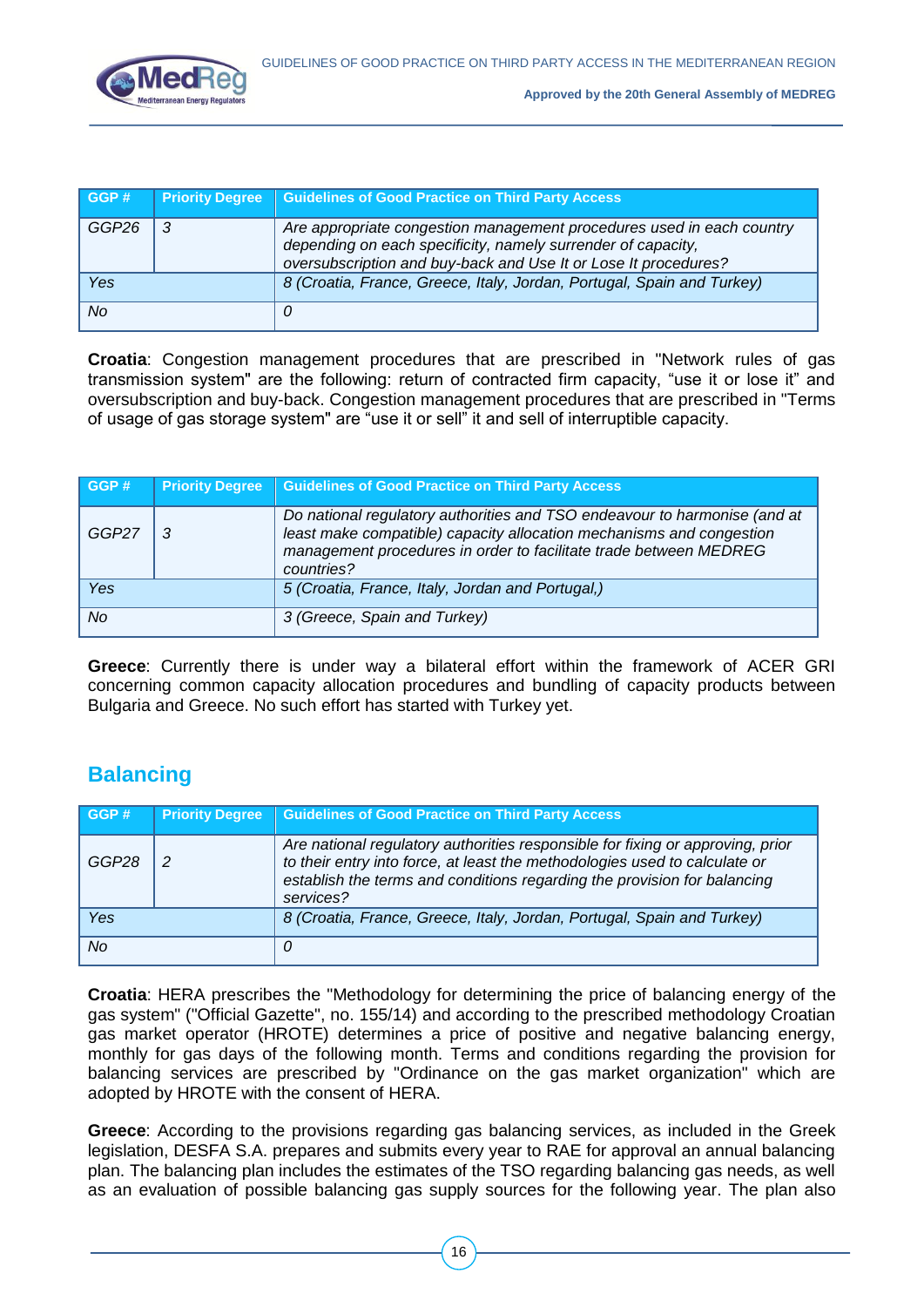

includes DESFA's proposal regarding the characteristics of the balancing contracts for the next year. All costs arising from the provision of balancing services are recovered by the TSO through relevant charges paid by the users, so that the TSO is cash neutral. RAE is responsible for approving the balancing costs and the methodology for allocating these costs to the Transmission System users. All balancing charges and the methodology for their calculation, as well as the Daily Balancing Gas Price, are published on DESFA's website, in both Greek and English. RAE and the TSO DESFA are in the process of finalizing the road map for the implementation of the Balancing Network Code provisions and their incorporation in the Greek Network Code. The balancing scheme currently in place is designed on a daily basis, with daily imbalance charges, and a monthly cash-out. The Balancing platform, credit risk arrangements and definition of short-term standardized products should be in place by 2016. RAE launched a public consultation (2 phase) for the amendment of the Gas Network Code, it is safe to assume that it will do so for a third amendment concerning Balancing provisions.

**Italy**: EU regulation 312/2014.

**Turkey**: Balancing gas is currently provided by a single company on a monthly basis. A consultation and simulation process is ongoing regarding making the balancing regime marketbased and the transactions are to be realized on a daily basis.

| GGP#  | <b>Priority Degree</b> | <b>Guidelines of Good Practice on Third Party Access</b>                                                                                                                                                                                                                                                                                                                                                                                                                                                                   |
|-------|------------------------|----------------------------------------------------------------------------------------------------------------------------------------------------------------------------------------------------------------------------------------------------------------------------------------------------------------------------------------------------------------------------------------------------------------------------------------------------------------------------------------------------------------------------|
| GGP29 |                        | Are balancing rules:<br>designed in a fair, non-discriminatory and transparent manner?<br>based on objective market based criteria?<br>ensure effective market access for all market players, including new<br>entrants?<br>reflect genuine system and market needs taking into account the<br>resources available to the TSO and to network users?<br>avoid cross-subsidisation between system users?<br>ensure compatibility of balancing regimes in MEDREG countries, in<br>order to facilitate cross-border gas trade? |
| Yes   |                        | 7 (Croatia, France, Greece, Italy, Jordan, Portugal and Spain)                                                                                                                                                                                                                                                                                                                                                                                                                                                             |
| No    |                        | Turkev                                                                                                                                                                                                                                                                                                                                                                                                                                                                                                                     |

**Greece**: Do not ensure compatibility of balancing regimes in MEDREG countries, in order to facilitate cross-border gas trade

| GGP#  | <b>Priority Degree</b> | <b>Guidelines of Good Practice on Third Party Access</b>                                                                                                                                                                                    |
|-------|------------------------|---------------------------------------------------------------------------------------------------------------------------------------------------------------------------------------------------------------------------------------------|
| GGP30 |                        | Do national regulatory authorities and TSO endeavor to harmonise (and at<br>least make compatible) balancing regimes and streamline structures and<br>levels of balancing charges in order to facilitate trade between MEDREG<br>countries? |
| Yes   |                        | 5 (Croatia, France, Italy, Jordan and Portugal)                                                                                                                                                                                             |
| No    |                        | 3 (Greece, Spain and Turkey)                                                                                                                                                                                                                |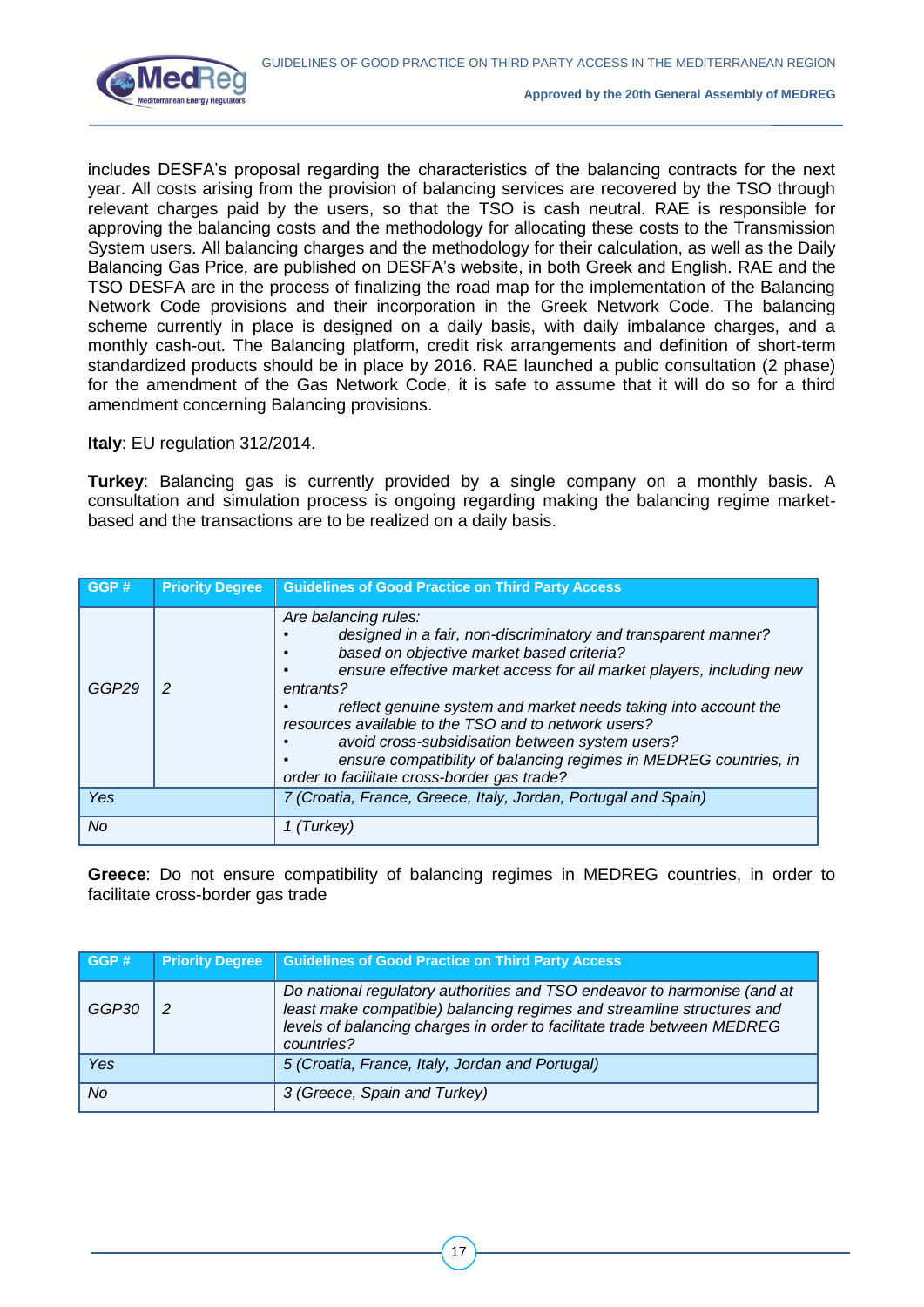

| GGP#  | <b>Priority Degree</b> | <b>Guidelines of Good Practice on Third Party Access</b>                                                                                                                                         |
|-------|------------------------|--------------------------------------------------------------------------------------------------------------------------------------------------------------------------------------------------|
| GGP31 | 3                      | Is the development of balancing rules and any subsequent changes subject<br>to appropriate consultation with market participants?<br>Are decisions supported by objective criteria and analysis? |
| Yes   |                        | 8 (Croatia, France, Greece, Italy, Jordan, Portugal, Spain and Turkey)                                                                                                                           |
| No    |                        |                                                                                                                                                                                                  |

**Croatia**: HROTE publishes draft of "Ordinance on the gas market organization" with the consent of HERA in which balancing rules are prescribed, and then makes a public hearing for appropriate consultation with market participants which lasts for 15 days.

## **Anti-hoarding mechanisms**

One of the issues that is also important, in what regards TPA analysis, is the existence of antihoarding mechanisms.

| GGP#  | <b>Priority Degree</b> | <b>Guidelines of Good Practice on Third Party Access</b>                                                                      |
|-------|------------------------|-------------------------------------------------------------------------------------------------------------------------------|
| GGP32 | -2                     | Are there anti-hoarding mechanisms in place, such as overbooking and Use<br>It or Lose It and sell of interruptible capacity? |
| Yes   |                        | 7 (Croatia, France, Greece, Italy, Portugal Spain and Turkey)                                                                 |
| No.   |                        | 1 (Jordan)                                                                                                                    |

**Croatia**: Anti-hoarding mechanisms that are prescribed in "Network rules of gas transmission system" are the following: return of contracted firm capacity, use it or lose it and oversubscription and buy-back. Anti-hoarding mechanisms that are prescribed in "Terms of usage of gas storage system" are "use it or sell" it and sell of interruptible capacity.

**Greece**: According to RAE's decision 526/2013, there was a second amendment of the gas network code. This amendment introduced among others anti-hoarding provisions such as Long Term use or lose it, buyback and overbooking on the GR-BG and GR-TU IPs.

**Italy**: Case by case.

**Portugal**: Traders must justify their customers' needs when scheduling their programs and allocated capacities not confirmed in the subsequent scheduling processes is made available to the market players - use it or lose it.

| GGP#  | <b>Priority Degree</b> | <b>Guidelines of Good Practice on Third Party Access</b>                                                                                                                            |
|-------|------------------------|-------------------------------------------------------------------------------------------------------------------------------------------------------------------------------------|
| GGP33 | - 3                    | Are there gas-release programmes in place, as one of the possible<br>measures that can be used to promote effective competition and ensure the<br>proper functioning of the market? |
| Yes   |                        | 5 (France, Greece, Italy, Portugal and Turkey)                                                                                                                                      |
| No    |                        | 3 (Croatia, Jordan and Spain)                                                                                                                                                       |

**Greece**: Established in December of 2012 following the commitments of incumbent DEPA S.A. to the Hellenic Competition Commission (HCC, 551/VII/2012). DEPA SA is committed to release annually 10% of its last year annual sales of gas to the market for the next 10 years via quarterly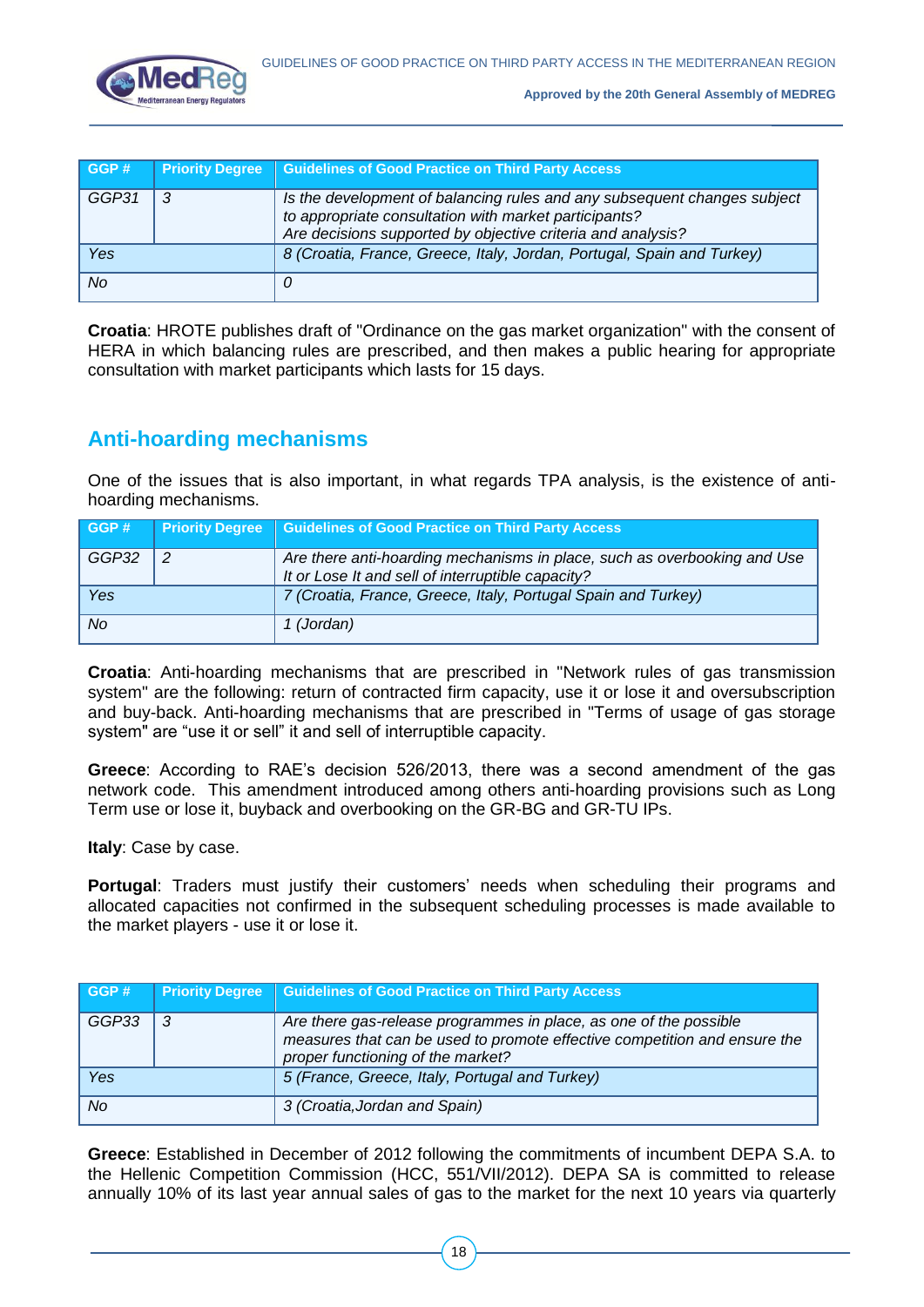

auctions (approx. 350 mcm/year). Authorized natural gas suppliers, customers and the EPAs can participate in auctions. A redesign of the GRP to enhance liquidity in the market was triggered in 2013 and decided upon in the summer of 2014 following close cooperation among HCC, RAE, DEPA and market participants. Both annual and quarterly auctions will be held from October 2014 onwards. The reserve price methodology and price to be reviewed/checked by RAE.

**Italy**: case by case.

**Portugal**: Gas release auctions and short duration and utilization tariffs.

## **Quality of service**

Another issue that can be analyzed is the quality of service, namely if quality rules or Codes exist and who is the competent entity for quality of service.

| GGP#      | <b>Priority Degree</b> | <b>Guidelines of Good Practice on Third Party Access</b>       |
|-----------|------------------------|----------------------------------------------------------------|
| GGP34     |                        | Are quality rules or Code in place?                            |
| Yes       |                        | 7 (Croatia, France, Italy, Jordan, Portugal, Spain and Turkey) |
| <b>No</b> |                        | 1 (Greece)                                                     |

**Croatia**: Quality rules and quality of service are prescribed by HERA in "General conditions of gas supply" ("Official Gazette", no. 158/13) and are also prescribed in the "Gas market act" ("Official Gazette", no. 28/13 and 14/14).

**Greece**: In the Distribution licenses of the three EPAs, the only three DSOs in Greece so far, there certain quality rules and standards in place. Similar rules and standards exist the in gas network code.

**Italy**: AEEGSI for commercial quality, Ministry for Economic Development for Technical Quality.

**Turkey**: The quality of service regulations are in effect only for the DSOs.

| GGP#      | <b>Priority Degree</b> | <b>Guidelines of Good Practice on Third Party Access</b>                                           |
|-----------|------------------------|----------------------------------------------------------------------------------------------------|
| GGP35     | 2                      | Are the national regulatory authorities the competent entities for ensuring<br>quality of service? |
| Yes       |                        | 7 (Croatia, France, Greece, Italy, Jordan, Portugal and Turkey)                                    |
| <b>No</b> |                        | 1 (Spain)                                                                                          |

**Croatia**: Quality rules and quality of service are prescribed by HERA in "General conditions of gas supply" ("Official Gazette", no. 158/13) and are also prescribed in the "Gas market act" ("Official Gazette", no. 28/13 and 14/14).

**Portugal**: ERSE is responsible for publishing the Quality of Service Code and supervising its enforcement.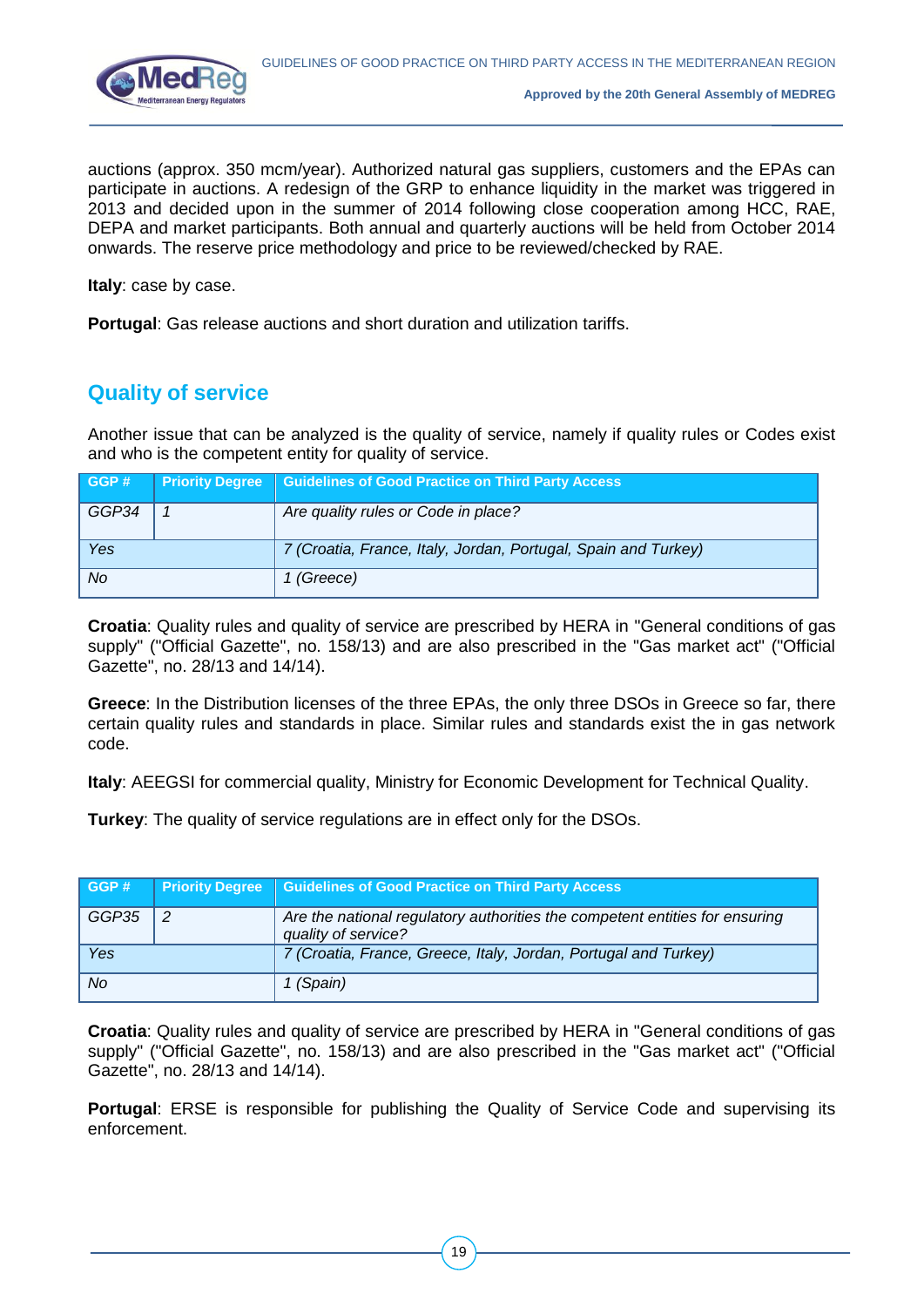

## **Dispute settlement**

The last issue to be analyzed is the dispute settlement, namely its existence and the competent entities.

| GGP#  | <b>Priority Degree</b> | <b>Guidelines of Good Practice on Third Party Access</b>                                                                     |
|-------|------------------------|------------------------------------------------------------------------------------------------------------------------------|
| GGP36 |                        | Is greater consumer protection guaranteed by the availability of effective<br>means of dispute settlement for all consumers? |
| Yes   |                        | 8 (Croatia, France, Greece, Italy, Jordan, Portugal, Spain and Turkey)                                                       |
| No    |                        |                                                                                                                              |

**Croatia**: Measures for protection of final customers regarding their complaints about gas supply and changing of supplier are prescribed by HERA in "General conditions of gas supply" ("Official Gazette", no. 158/13). Regarding final customer's complaints HERA can adopt a binding decision on the procedure, give a non-binding proposal of treatment or give a non-binding opinion, all within prescribed 30 days period.

**Italy**: thorough resolution systems.

**Turkey**: All stake-holders (from household customers to licensed companies) can apply to EMRA for dispute settlement and make complaints.

| GGP#  | <b>Priority Degree</b> | <b>Guidelines of Good Practice on Third Party Access</b>               |
|-------|------------------------|------------------------------------------------------------------------|
| GGP37 |                        | Are there in place speedy and effective complaint handling procedures? |
| Yes   |                        | 7 (Croatia, France, Greece, Italy, Portugal, Spain and Turkey)         |
| No    |                        | 1 (Jordan)                                                             |

**Croatia**: Measures for protection of final customers regarding their complaints about gas supply and changing of supplier are prescribed by HERA in "General conditions of gas supply" ("Official Gazette", no. 158/13). Regarding final customer's complaints HERA can adopt a binding decision on the procedure, give a non-binding proposal of treatment or give a non-binding opinion, all within prescribed 30 days period.

**Greece**: RAE is constantly informing consumers through its website, for all recent developments of electricity and gas markets. RAE is providing consumers, information about their rights and the proper and necessary actions to be taken by them, based on those rights. Complaints are received threefold i) direct complaints filed to RAE, ii) complaints reaching RAE through other public services and authorities iii) complaints filled from suppliers either of electricity or of gas and iv) complaints reaching RAE through the Ministry of Energy and Reconstruction, to which by mistake the complaint was filled initially.

| GGP#  | <b>Priority Degree</b> | <b>Guidelines of Good Practice on Third Party Access</b>                              |
|-------|------------------------|---------------------------------------------------------------------------------------|
| GGP38 | $\overline{2}$         | Are national regulatory authorities the competent entities for dispute<br>settlement? |
| Yes   |                        | 7 (Croatia, France, Greece, Italy, Jordan, Portugal, and Turkey)                      |
| No.   |                        | 1 (Spain)                                                                             |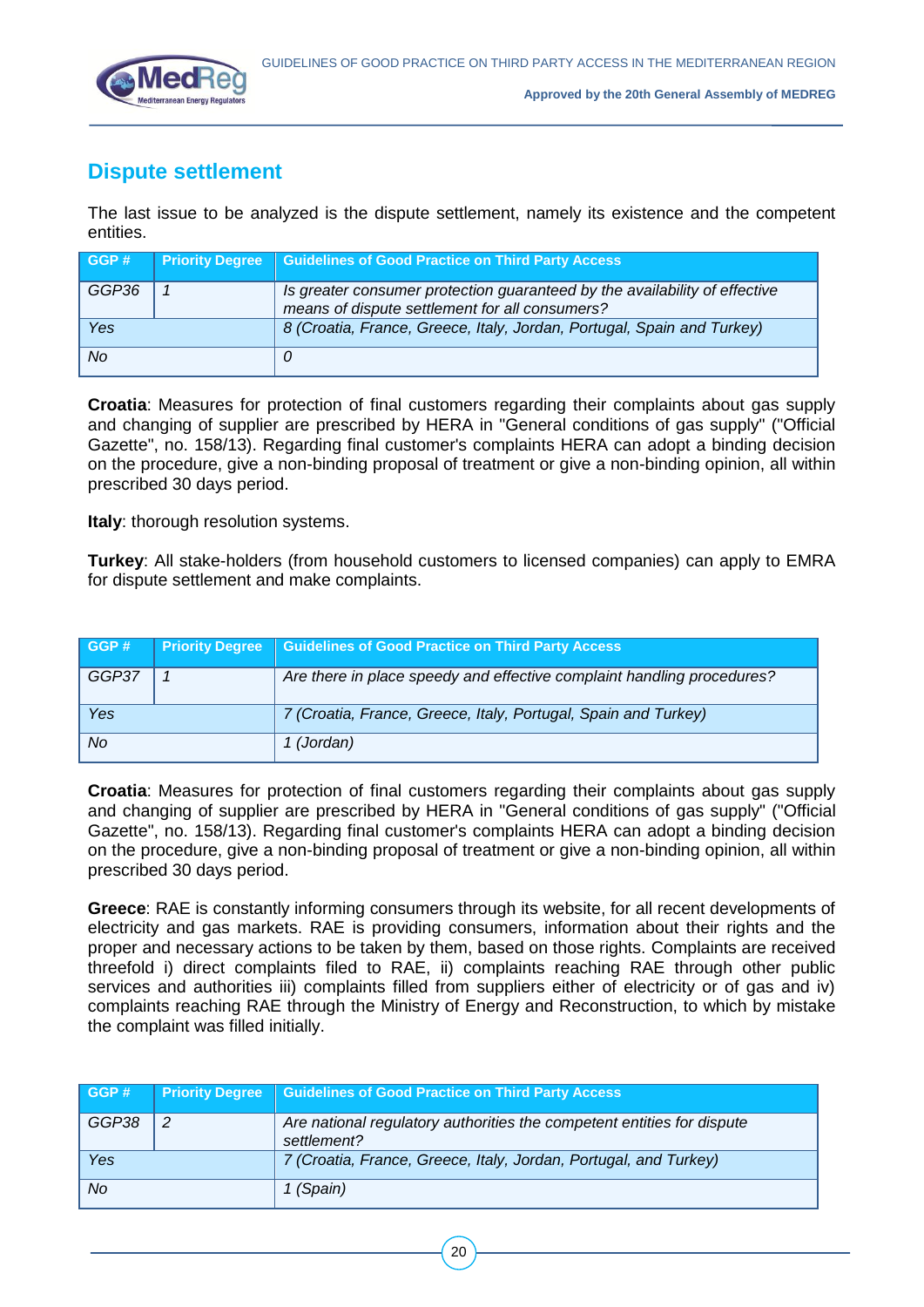

**Croatia**: HERA is the competent entity for dispute settlement regarding gas operators as it is prescribed in the "Gas market act" ("Official Gazette", no. 28/13 and 14/14).

**France**: CRE is responsible for dispute settlement between TSOs, DSOs, LSOs, SSOs and shippers. Another authority (Médiateur de l'Energie) is responsible for disputes involving final consumers.

**Greece**: According to Article 37 of Law 4001/2011 RAE is indeed the competent authority for dispute settlement.

**Portugal**: ERSE has powers to: (1) Extrajudicial resolution dispute settlement through mediation and conciliation methods in disputes between suppliers and customers; (2) Take an administrative binding decision applicable to the regulated entity (DSO and TSO and last resource suppliers), concerning the regulated matters and tariffs.

### **Conclusions and way forward**

### **Main general conclusions**

From the national regulatory authorities perspective, the TPA to the infrastructures shall be extended as much as possible and the guidelines identified shall be followed by the MEDREG countries.

A first step for the implementation of the Guidelines of Good Practice on Third Party Access in the Mediterranean region was foreseen to be made during 2014.

The progress in implementing the Guidelines of Good Practice on Third Party Access in the Mediterranean region and compliance with them will be monitored regularly by the MEDREG Working Group on Gas.

The first monitoring of compliance with the GGP on TPA has now been done, in 2015, through the present report. The conclusions are shown in the following tables for each of the GGP on TPA.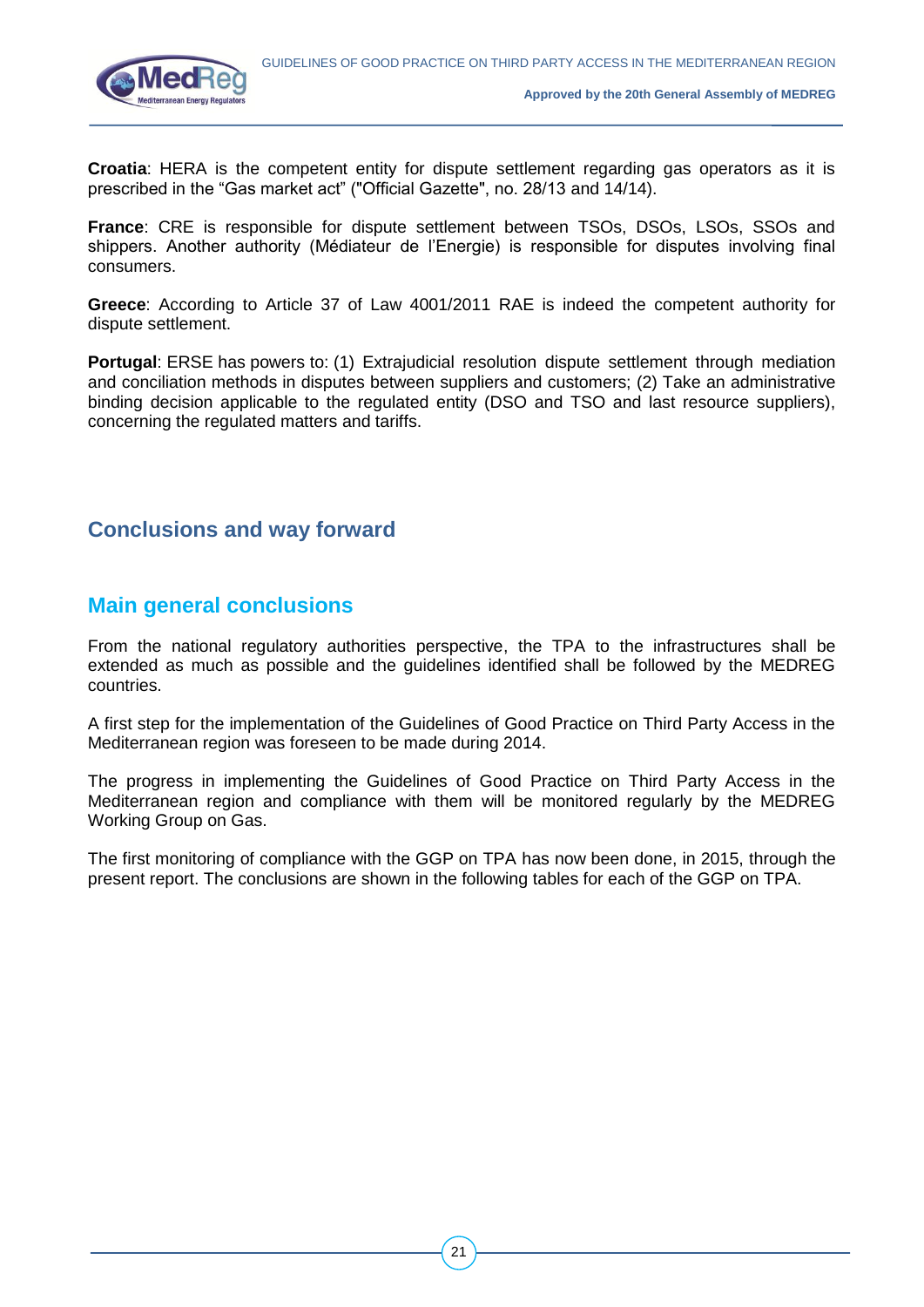#### **Table 2: Status review of GGP on TPA in the MEDREG countries**

| <b>Aspects addressed</b>                                               | <b>GGP</b>   | <b>Priority</b> | <b>Croatia</b> | <b>Egypt</b>   | France      | <b>Greece</b> | Italy | <b>Jordan</b> | Portugal | <b>Spain</b> | <b>Turkey</b> | <b>Total (Yes)</b> |      |     |
|------------------------------------------------------------------------|--------------|-----------------|----------------|----------------|-------------|---------------|-------|---------------|----------|--------------|---------------|--------------------|------|-----|
|                                                                        | GGP1         |                 | 1 Yes          | N <sub>o</sub> | Yes         | Yes           | Yes   | <b>NA</b>     | Yes      | Yes          | Yes           |                    | 88%  |     |
| <b>Market opening</b>                                                  |              |                 | 2 Yes          | N <sub>o</sub> | Yes         | Yes           | Yes   | <b>No</b>     | Yes      | Yes          | Yes           |                    | 88%  | 88% |
|                                                                        | GGP3         |                 | 2 Yes          | N <sub>o</sub> | Yes         | Yes           | Yes   | <b>No</b>     | Yes      | Yes          | Yes           |                    | 88%  |     |
|                                                                        | GGP4         | $\mathbf{1}$    | <b>Yes</b>     | No/Yes         | Yes         | Yes/No        | Yes   | Yes           | Yes      | Yes          | ٧o            |                    | 88%  | 88% |
| <b>Unbundling</b>                                                      | GGP5         |                 | 1 Yes          | <b>NA</b>      | Yes         | Yes           | Yes   | <b>NA</b>     | Yes      | Yes          | Yes           |                    | 88%  |     |
|                                                                        | GGP6         |                 | 2 Yes          | <b>No</b>      | Yes         | Yes           | Yes   | <b>NA</b>     | Yes      | Yes          | Yes           |                    | 88%  |     |
|                                                                        | GGP7         |                 | 3 Yes          | <b>No</b>      | Yes         | Yes           | Yes   | <b>NA</b>     | Yes      | Yes          | Yes           |                    | 88%  |     |
|                                                                        | GGP8         |                 | 1 Yes          | <b>No</b>      | Yes         | Yes           | Yes   | <b>NA</b>     | Yes      | Yes          | Yes           |                    | 88%  |     |
|                                                                        | GGP9         |                 | $1$ Yes        | <b>NA</b>      | Yes         | Yes/No        | Yes   | <b>NA</b>     | Yes      | Yes          | Yes           |                    | 88%  |     |
|                                                                        | GGP10        |                 | 2 Yes          | N <sub>o</sub> | Yes         | Yes           | Yes   | <b>NA</b>     | Yes      | Yes          | Yes           |                    | 88%  |     |
| <b>Third Party Access to the infrastructures</b>                       | GGP11        |                 | 3 Yes          | <b>NA</b>      | Yes         | <b>NA</b>     | Yes   | No            | Yes      | Yes          | Yes           |                    | 75%  | 82% |
|                                                                        | GGP12        |                 | 3 Yes          | <b>No</b>      | Yes         | Yes           | Yes   | <b>NA</b>     | Yes      | Yes          | Yes           |                    | 88%  |     |
|                                                                        | GGP13        |                 | 3 Yes          | <b>No</b>      | Yes         | <b>NA</b>     | Yes   | <b>NA</b>     | Yes      | ٧o           | Yes           |                    | 63%  |     |
|                                                                        | GGP14        |                 | 2 Yes          | N <sub>o</sub> | Yes         | Yes           | Yes   | <b>NA</b>     | Yes      | Yes          | Yes           | 7                  | 88%  |     |
| <b>Network Code and Third Party Access rules</b>                       | GGP15        |                 | 1 Yes          | No.            | No          | Yes           | Yes   | <b>NA</b>     | Yes      | ٧o           | Yes           |                    | 63%  | 69% |
|                                                                        | GGP16        |                 | 2 Yes          | <b>No</b>      | Yes         | Yes           | Yes   | <b>NA</b>     | Yes      | ٧o           | Yes           |                    | 75%  |     |
|                                                                        | <b>GGP17</b> |                 | 2 Yes          | <b>No</b>      | Yes         | Yes           | Yes   | <b>NA</b>     | Yes      | ٧o           | Yes           |                    | 75%  | 75% |
| <b>Tariffs</b>                                                         | GGP18        |                 | 2 Yes          | <b>No</b>      | Yes         | Yes/No        | Yes   | <b>NA</b>     | Yes      | N٥           | Yes           |                    | 75%  |     |
|                                                                        | GGP19        |                 | 2 Yes          | <b>No</b>      | Yes         | Yes           | Yes   | <b>NA</b>     | Yes      | ٧o           | Yes           | -6                 | 75%  |     |
|                                                                        | GGP20        |                 | 3 No           | <b>No</b>      | Yes         | Yes           | Yes   | <b>NA</b>     | Yes      | Yes          | Yes           | Е                  | 75%  |     |
|                                                                        | GGP21        |                 | 1 Yes          | <b>No</b>      | Yes         | Yes           | Yes   | <b>NA</b>     | Yes      | Yes          | N٥            | £                  | 75%  |     |
|                                                                        | GGP22        |                 | 2 Yes          | <b>No</b>      | Yes         | Yes           | Yes   | <b>NA</b>     | Yes      | Yes          | Yes           |                    | 88%  | 89% |
|                                                                        | GGP23        |                 | 2 Yes          | <b>No</b>      | Yes         | Yes           | Yes   | Yes           | Yes      | Yes          | Yes           | я                  | 100% |     |
| <b>Methodologies for Capacity Allocation and Congestion Management</b> | GGP24        |                 | 2 Yes          | N <sub>o</sub> | Yes         | Yes           | Yes   | Yes           | Yes      | Yes          | Yes           |                    | 100% |     |
|                                                                        | GGP25        |                 | 3 Yes          | <b>No</b>      | Yes         | Yes           | Yes   | Yes           | Yes      | Yes          | Yes           |                    | 100% |     |
|                                                                        | GGP26        |                 | 3 Yes          | <b>No</b>      | Yes         | Yes           | Yes   | Yes           | Yes      | Yes          | Yes           | я                  | 100% |     |
|                                                                        | GGP27        |                 | 3 Yes          | <b>NA</b>      | Yes         | <b>No</b>     | Yes   | Yes           | Yes      | N٥           | <b>No</b>     | Б                  | 63%  |     |
|                                                                        | GGP28        |                 | 2 Yes          | <b>No</b>      | Yes         | Yes           | Yes   | Yes           | Yes      | Yes          | Yes           |                    | 100% |     |
| <b>Balancing</b>                                                       | GGP29        |                 | 2 Yes          | N <sub>o</sub> | Yes         | Yes/No        | Yes   | Yes           | Yes      | Yes          | N٥            |                    | 88%  | 88% |
|                                                                        | GGP30        |                 | 2 Yes          | <b>NA</b>      | Yes         | No            | Yes   | Yes           | Yes      | ٧o           | No            |                    | 63%  |     |
|                                                                        | <b>GGP31</b> |                 | 3 Yes          | <b>No</b>      | Yes         | Yes           | Yes   | Yes           | Yes      | Yes          | Yes           | я                  | 100% |     |
| <b>Anti-hoarding mechanisms</b>                                        | GGP32        |                 | 2 Yes          | <b>No</b>      | Yes         | Yes           | Yes   | <b>No</b>     | Yes      | Yes          | Yes           |                    | 88%  | 75% |
|                                                                        | GGP33        |                 | 3 No           | <b>No</b>      | Yes         | Yes           | Yes   | <b>No</b>     | Yes      | N٥           | Yes           | 5                  | 63%  |     |
| <b>Quality of Service</b>                                              | GGP34        |                 | 1 Yes          | <b>No</b>      | Yes         | <b>No</b>     | Yes   | Yes           | Yes      | Yes          | Yes           |                    | 88%  | 88% |
|                                                                        | GGP35        |                 | 2 Yes          | N <sub>o</sub> | Yes         | Yes           | Yes   | Yes           | Yes      | ٧o           | Yes           |                    | 88%  |     |
|                                                                        | GGP36        |                 | 1 Yes          | N <sub>o</sub> | Yes         | Yes           | Yes   | Yes           | Yes      | Yes          | Yes           |                    | 100% |     |
| <b>Dispute settlement</b>                                              | GGP37        | $\mathbf{1}$    | <b>Yes</b>     | <b>No</b>      | Yes         | Yes           | Yes   | <b>No</b>     | Yes      | Yes          | Yes           |                    | 88%  | 92% |
|                                                                        | GGP38        |                 | 2 Yes          | <b>No</b>      | Yes         | Yes           | Yes   | Yes           | Yes      | ٧ò           | Yes           |                    | 88%  |     |
| <b>Total (Yes)</b>                                                     |              |                 | 36             | 0              | 37          | 33            | 38    | 14            | 38       | 27           | 33            |                    |      |     |
| NA: Not applicable.                                                    | 95%          | 0%              | 97%            | 87%            | 100%<br>87% | 37%           | 100%  | 71%           | 87%      |              |               |                    |      |     |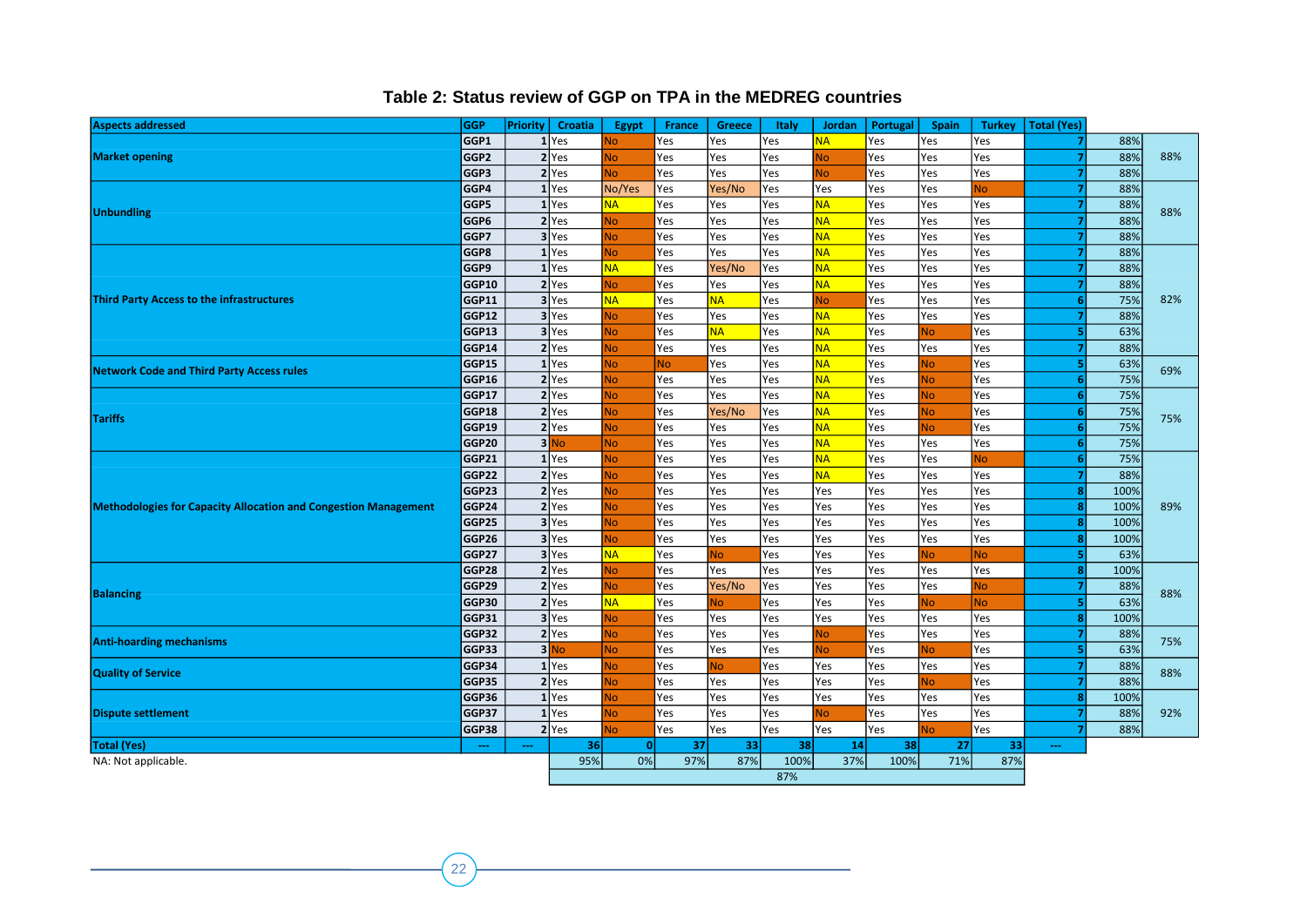

#### **Table 3: Status review of GGP on TPA in the MEDREG countries with level of priority 1**

| <b>Aspects addressed</b>                                               | <b>GGP</b> | Priority | <b>Croatia</b>     | <b>Egypt</b> | <b>France</b> | <b>Greece</b> | Italy | Jordan    | Portugal   | <b>Spain</b> | <b>Turkey</b> | <b>Total (Yes)</b> |      |     |
|------------------------------------------------------------------------|------------|----------|--------------------|--------------|---------------|---------------|-------|-----------|------------|--------------|---------------|--------------------|------|-----|
| <b>Market opening</b>                                                  | GGP1       |          | 1 <sub>Yes</sub>   | No.          | Yes           | Yes           | Yes   | NA        | <b>Yes</b> | Yes          | Yes           |                    | 88%  | 88% |
| <b>Unbundling</b>                                                      | GGP4       |          | 1 Yes              | No/Yes       | Yes           | Yes/No        | Yes   | Yes       | Yes        | Yes          | No.           |                    | 88%  | 88% |
|                                                                        | GGP5       |          | 1 Yes              | <b>NA</b>    | Yes           | Yes           | Yes   | <b>NA</b> | Yes        | Yes          | Yes           |                    | 88%  |     |
| <b>Third Party Access to the infrastructures</b>                       |            |          | 1 Yes              | No.          | Yes           | Yes           | Yes   | <b>NA</b> | <b>Yes</b> | Yes          | <b>Yes</b>    |                    | 88%  | 88% |
|                                                                        |            |          | 1 <sub>Yes</sub>   | <b>NA</b>    | Yes           | Yes/No        | Yes   | <b>NA</b> | <b>Yes</b> | Yes          | Yes           |                    | 88%  |     |
| <b>Network Code and Third Party Access rules</b>                       | GGP15      |          | 1 <sub>Yes</sub>   | <b>INo</b>   | No.           | Yes           | Yes   | <b>NA</b> | Yes        | No           | Yes           |                    | 63%  | 63% |
| <b>Methodologies for Capacity Allocation and Congestion Management</b> | GGP21      |          | 1 <sub>Yes</sub>   | <b>No</b>    | Yes           | Yes           | Yes   | <b>NA</b> | <b>Yes</b> | Yes          | No            |                    | 75%  | 75% |
| <b>Quality of Service</b>                                              | GGP34      |          | 1 <sub>l</sub> Yes | INo.         | Yes           | No.           | Yes   | Yes       | Yes        | Yes          | <b>Yes</b>    |                    | 88%  | 88% |
| <b>Dispute settlement</b>                                              | GGP36      |          | 1 <sub>Yes</sub>   | No.          | Yes           | Yes           | Yes   | Yes       | lYes.      | Yes          | Yes           |                    | 100% | 94% |
|                                                                        | GGP37      |          | 1 Yes              | <b>INo</b>   | Yes           | Yes           | Yes   |           | Yes        | Yes          | Yes           |                    | 88%  |     |
| <b>Total (Yes)</b>                                                     | $\cdots$   | $\cdots$ | <b>10</b>          |              |               |               | 10    |           |            |              |               | $\sim$             |      |     |
|                                                                        |            |          | 100%               | 0%           | 90%           | 90%           | 100%  | 30%       | 100%       | 90%          | 80%           |                    |      |     |
|                                                                        |            |          | 90%                |              |               |               |       |           |            |              |               |                    |      |     |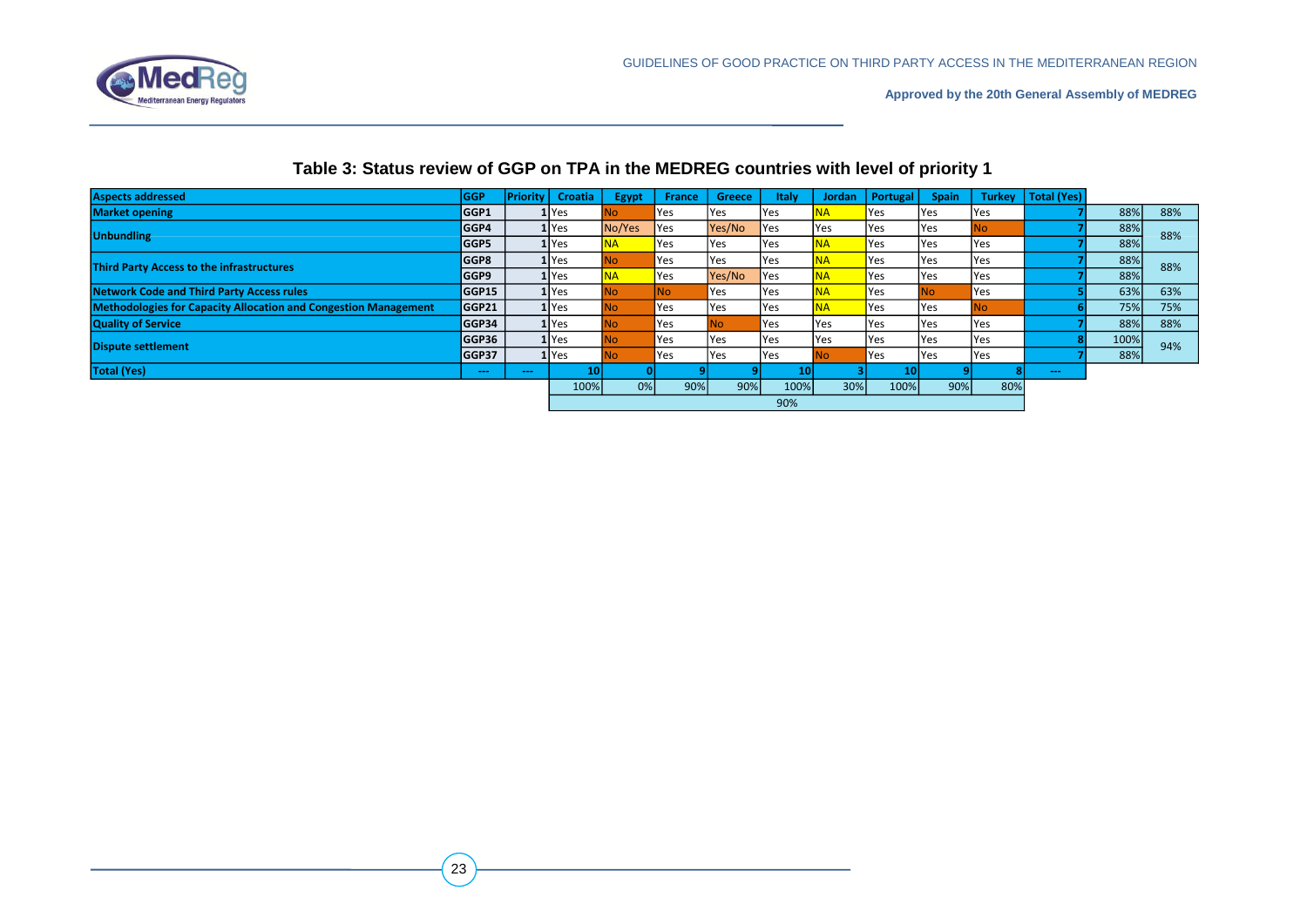

The main conclusion of this monitoring exercise is that regulated TPA to the infrastructures is linked to the degree of the gas market opening. Many of these obligations are stated for EU countries at the gas Directive EC/73/2009 and the Regulation EC/715/2009. The more developed a gas market is, in terms of penetration of gas consumption, openness and liberalization, the more likely is that TPA to the infrastructures is regulated, the rules for access the infrastructures are published and the regulator has competencies regarding the approval of these rules and of the access tariffs to the infrastructures.

Generally and as a conclusion per subject it is possible to remark:

- The status of market opening, the unbundling, the general issues related to TPA to the infrastructures, the existence of methodologies for capacity allocation and congestion management, the balancing, the quality of service and the dispute settlement are generally satisfactory in the countries that answered the questionnaire.
- The Network Code and TPA rules, the transmission access tariffs and the existence of antihording mechanisms need some improvement.

As a conclusion of an analysis per country, it can be stated that:

- There is a group of countries, with more than 80% of existence and implementation of GGP on TPA – Croatia, France, Greece, Italy, Portugal and Turkey, – where generally all consumers are eligible to choose their supplier, there is more than one supplier, the access to the infrastructures is generally regulated and the TPA rules are published and available to all users as well as the methodologies for capacity allocation and congestion management. The tariffs are entry-exit, both anti-hording mechanisms and mechanisms to promote market opening are in place and the regulators have competencies regarding unbundling, TPA, tariffs and quality of service.
- Considering all the GGP, the average of compliance of all countries is 87% and, considering only the GGP with priority level 1, this average increases to 90%.
- Jordan has no liberalized market.
- Bosnia-Herzegovina, Egypt and Palestine have no regulatory authority for the moment.
- In Albania and Montenegro there is no gas consumption.
- In Algeria, Cyprus, Israel, Libya, Malta, Morocco, Slovenia and Tunisia no answers were given and so it was not possible to integrate them in this study (2011 last information available refers that there is no gas consumption in Cyprus and Malta and no regulatory authority in Morocco and Tunisia).

#### **Future improvements**

It is important to state again that several limitations and difficulties have been encountered when carrying out this study, which has prevented the results to be more detailed or complete, namely because not all the regulators have answered the questionnaire. In eight of the countries, no answers were given and therefore no information for these countries is in the present document. It is the case of Algeria, Cyprus, Israel, Libya, Malta, Morocco, Slovenia and Tunisia.

The participation of all MEDREG countries in answering the questionnaires is of primordial importance enabling to share information and knowledge among all in light of the common interest. The sharing of information and knowledge is a key factor to the promotion of wide Gas Markets in